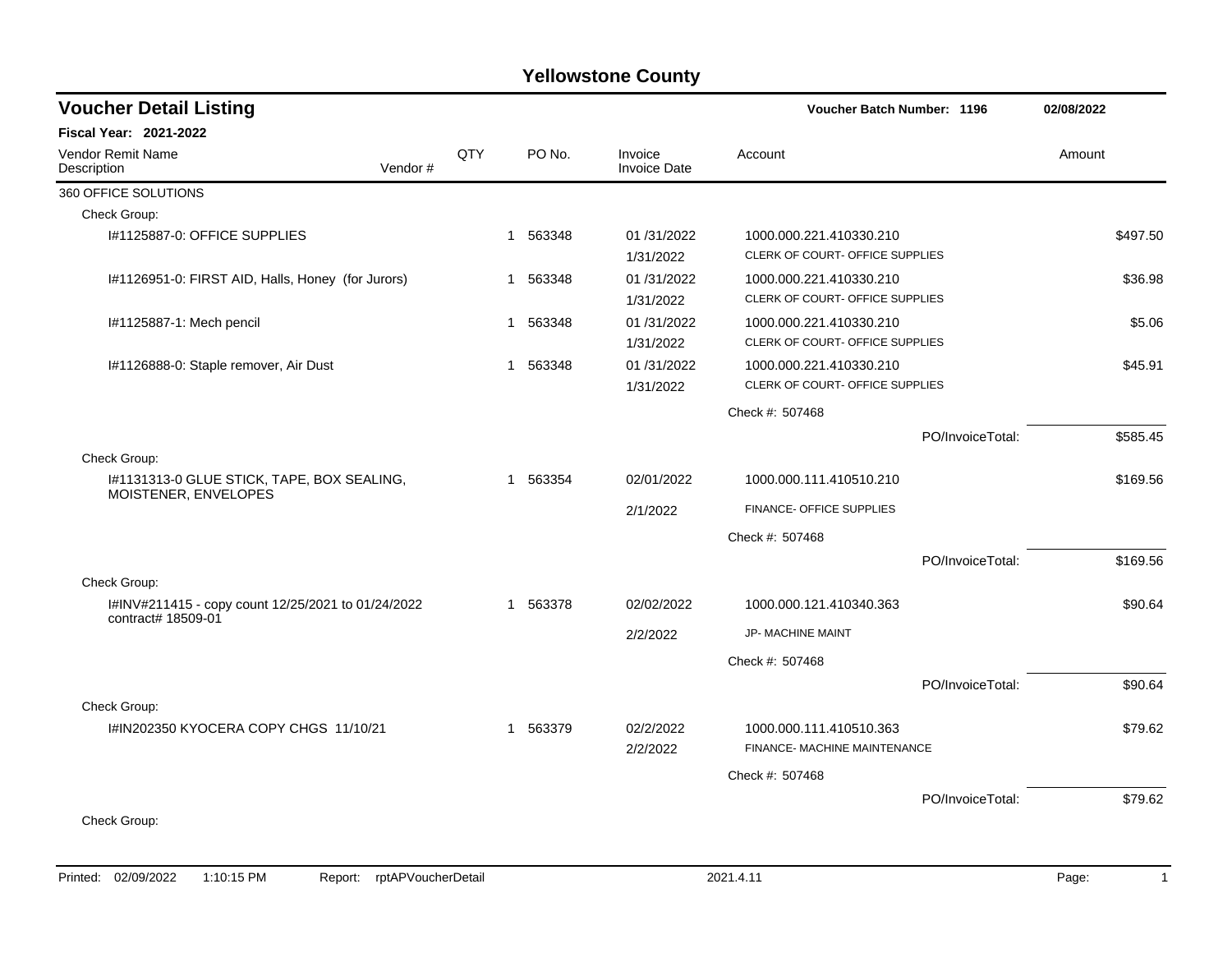| <b>Voucher Detail Listing</b>                |                    |     |              |          |                                | Voucher Batch Number: 1196                                      | 02/08/2022              |
|----------------------------------------------|--------------------|-----|--------------|----------|--------------------------------|-----------------------------------------------------------------|-------------------------|
| <b>Fiscal Year: 2021-2022</b>                |                    |     |              |          |                                |                                                                 |                         |
| Vendor Remit Name<br>Description             | Vendor#            | QTY |              | PO No.   | Invoice<br><b>Invoice Date</b> | Account                                                         | Amount                  |
| I#IN211438 1/25/22 ADMIN COPIER MAINT        |                    |     |              | 1 563411 | 02/03/2022<br>2/3/2022         | 5810.000.551.460442.220<br>METRA ADMIN- OPERATING SUPPLIES      | \$39.59                 |
| I#IN211439 1/25/22 BOX OFFICE COPIER         |                    |     |              | 1 563411 | 02/03/2022<br>2/3/2022         | 5810.000.556.460442.220<br>METRA ADMISSIONS- OPERATING SUPPLIES | \$66.22                 |
|                                              |                    |     |              |          |                                | Check #: 507468                                                 |                         |
| Check Group:                                 |                    |     |              |          |                                | PO/InvoiceTotal:                                                | \$105.81                |
| I#1126850-0 1/17/22 TAPE/PACKAGING           |                    |     |              | 1 563412 | 02/3/2022<br>2/3/2022          | 5810.000.551.460442.210<br>METRA ADMIN- OFFICE SUPPLIES         | \$24.71                 |
|                                              |                    |     |              |          |                                | Check #: 507468                                                 |                         |
|                                              |                    |     |              |          |                                | PO/InvoiceTotal:                                                | \$24.71                 |
| ACE HARDWARE.                                | 002250             |     |              |          |                                | Vendor Total:                                                   | \$1,055.79              |
| Check Group:                                 |                    |     |              |          |                                |                                                                 |                         |
| 1#221909/1 A#1113 1/26/22 PAINT SUPPLIES     |                    |     | $\mathbf{1}$ | 563396   | 02/03/2022<br>2/3/2022         | 5810.000.552.460442.220<br>METRA FACILITIES- OPERATING SUPPLIES | \$24.95                 |
|                                              |                    |     |              |          |                                | Check #: 507469                                                 |                         |
|                                              |                    |     |              |          |                                | PO/InvoiceTotal:                                                | \$24.95                 |
| Check Group:                                 |                    |     |              |          |                                |                                                                 |                         |
| I #221323/1 1/6/22 TOOLS                     |                    |     |              | 1 563397 | 02/3/2022<br>2/3/2022          | 5810.000.552.460442.220<br>METRA FACILITIES- OPERATING SUPPLIES | \$149.83                |
|                                              |                    |     |              |          |                                | Check #: 507469                                                 |                         |
|                                              |                    |     |              |          |                                | PO/InvoiceTotal:                                                | \$149.83                |
|                                              |                    |     |              |          |                                | Vendor Total:                                                   | \$174.78                |
| ALTERNATIVES INC<br>Check Group:             | 001245             |     |              |          |                                |                                                                 |                         |
| I#PSA M/COVID-F SUBS DEC 2021                |                    |     |              | 1 563371 | 02/02/2022<br>2/2/2022         | 1000.000.121.410340.399<br><b>JP- PSA PROGRAM</b>               | \$1,125.00              |
|                                              |                    |     |              |          |                                | Check #: 507470                                                 |                         |
|                                              |                    |     |              |          |                                |                                                                 |                         |
| Printed: 02/09/2022<br>1:10:15 PM<br>Report: | rptAPVoucherDetail |     |              |          |                                | 2021.4.11                                                       | $\overline{2}$<br>Page: |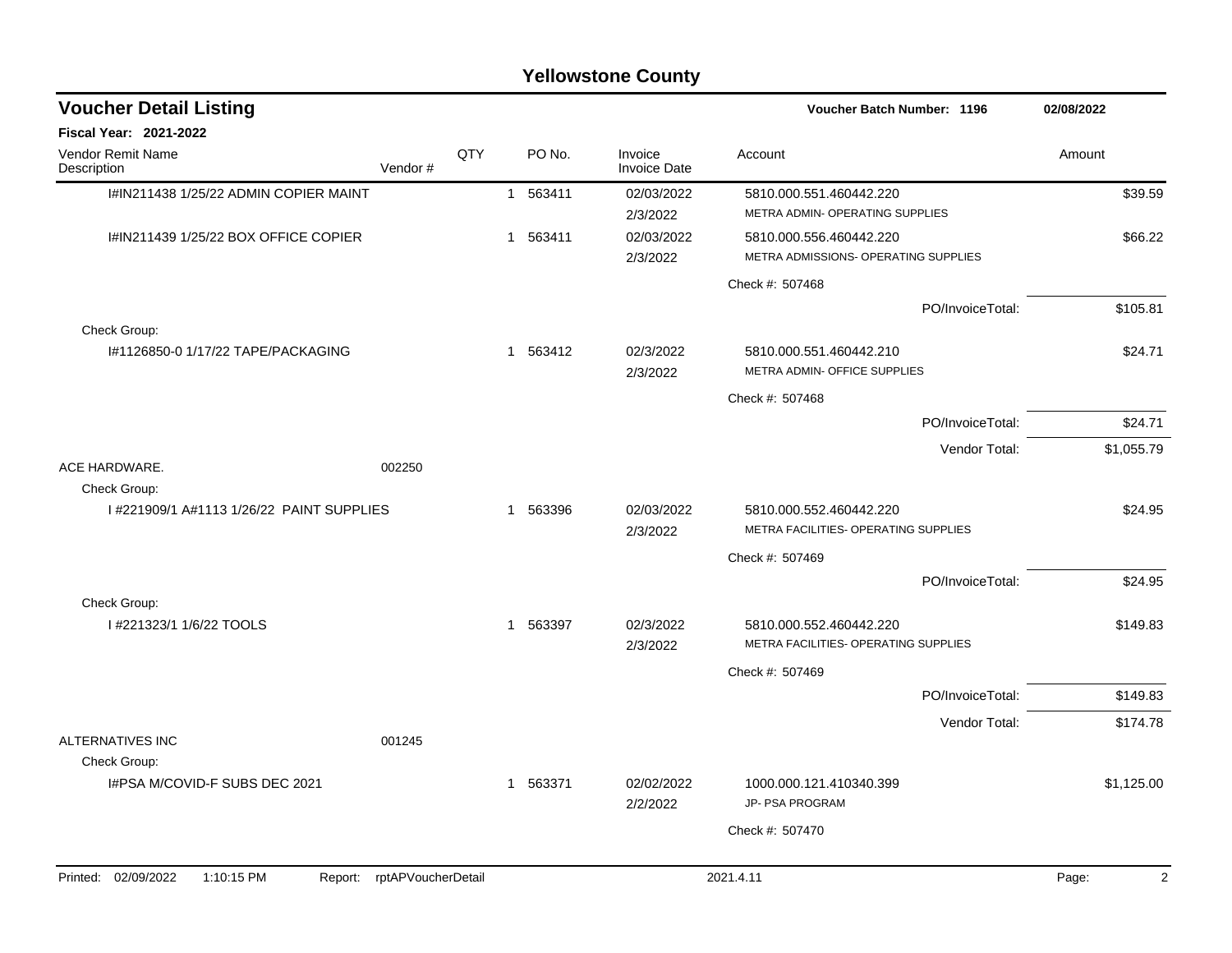| <b>Voucher Detail Listing</b>                                      |     |          |                                | Voucher Batch Number: 1196                                      | 02/08/2022 |
|--------------------------------------------------------------------|-----|----------|--------------------------------|-----------------------------------------------------------------|------------|
| <b>Fiscal Year: 2021-2022</b>                                      |     |          |                                |                                                                 |            |
| Vendor Remit Name<br>Vendor#<br>Description                        | QTY | PO No.   | Invoice<br><b>Invoice Date</b> | Account                                                         | Amount     |
|                                                                    |     |          |                                | PO/InvoiceTotal:                                                | \$1,125.00 |
|                                                                    |     |          |                                | Vendor Total:                                                   | \$1,125.00 |
| AMAZON WEB SERVICE INC                                             |     |          |                                |                                                                 |            |
| Check Group:                                                       |     |          |                                |                                                                 |            |
| 1#945764125- Amazon Web Services - JAN 2022                        |     | 1 563419 | 02/03/2022<br>2/3/2022         | 6060.000.608.500800.368<br>TECHNOLOGY- SOFTWARE/HARDWARE MAINT  | \$54.37    |
|                                                                    |     |          |                                | Check #: 507471                                                 |            |
|                                                                    |     |          |                                | PO/InvoiceTotal:                                                | \$54.37    |
| ANDERSON ZURMUEHLEN & CO<br>022568                                 |     |          |                                | Vendor Total:                                                   | \$54.37    |
| Check Group:                                                       |     |          |                                |                                                                 |            |
| I#420921; CLIENT#133798.0 Final FY21 Audit                         |     | 1 563367 | 02/02/2022<br>2/2/2022         | 1000.000.111.410510.353<br>FINANCE- AUDIT & ACCOUNTING          | \$2,000.00 |
|                                                                    |     |          |                                | Check #: 507472                                                 |            |
|                                                                    |     |          |                                | PO/InvoiceTotal:                                                | \$2,000.00 |
|                                                                    |     |          |                                | Vendor Total:                                                   | \$2,000.00 |
| ANGEL LIND'S DAIRY INC                                             |     |          |                                |                                                                 |            |
| Check Group:                                                       |     |          |                                |                                                                 |            |
| I#8013499 A#YOUTHS Dairy                                           |     | 1 563377 | 02/02/2022<br>2/2/2022         | 2399.000.235.420250.223<br>YSC-FOOD                             | \$119.64   |
|                                                                    |     |          |                                | Check #: 507473                                                 |            |
|                                                                    |     |          |                                | PO/InvoiceTotal:                                                | \$119.64   |
|                                                                    |     |          |                                | Vendor Total:                                                   | \$119.64   |
| BATTERIES PLUS STORE #253<br>042967                                |     |          |                                |                                                                 |            |
| Check Group:                                                       |     |          |                                |                                                                 |            |
| I #P47568228 1/4/22 BATTERIES                                      |     | 1 563403 | 02/03/2022<br>2/3/2022         | 5810.000.552.460442.220<br>METRA FACILITIES- OPERATING SUPPLIES | \$639.36   |
|                                                                    |     |          |                                | Check #: 507474                                                 |            |
|                                                                    |     |          |                                | PO/InvoiceTotal:                                                | \$639.36   |
| Printed: 02/09/2022<br>1:10:15 PM<br>rptAPVoucherDetail<br>Report: |     |          |                                | 2021.4.11                                                       | 3<br>Page: |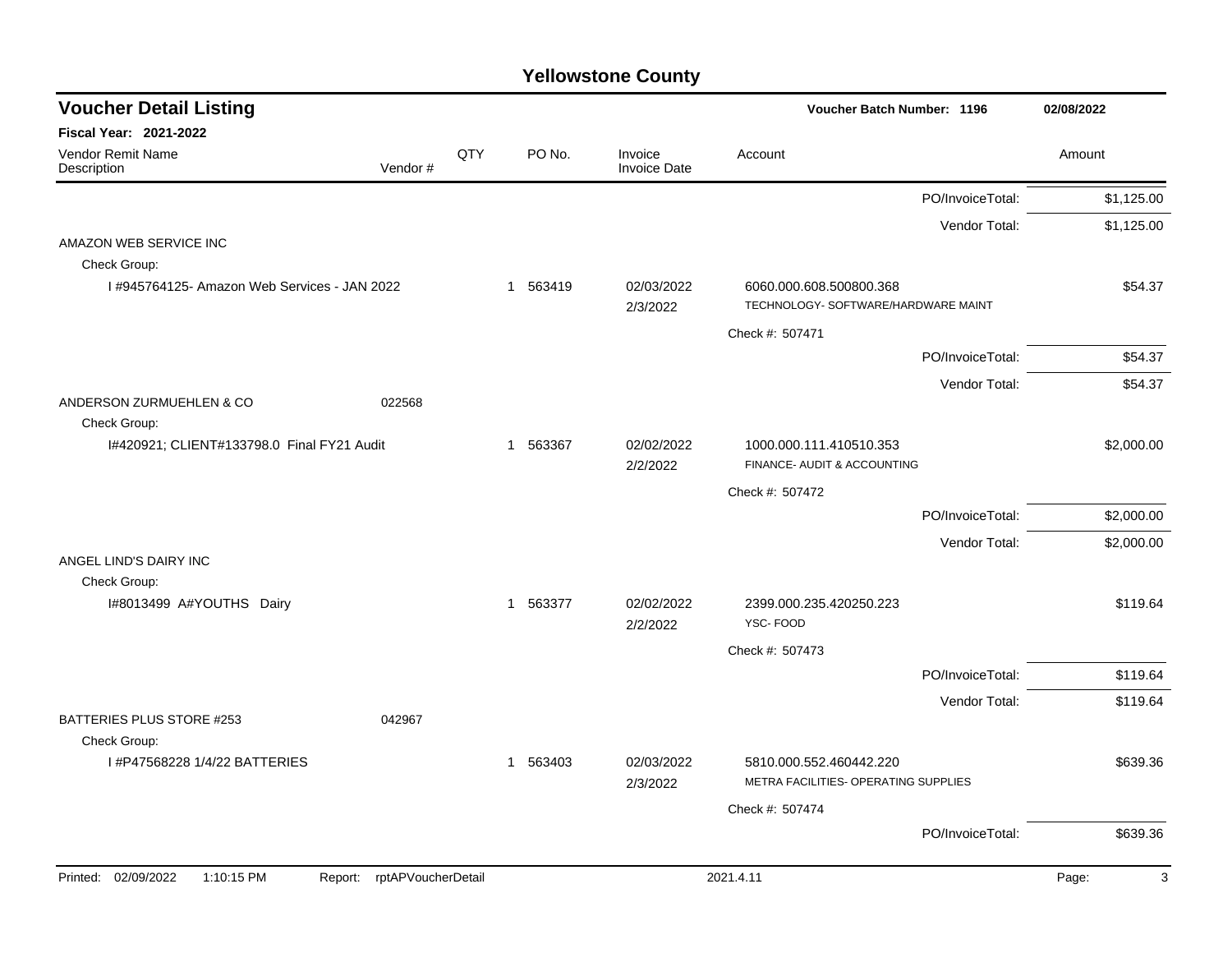| <b>Voucher Detail Listing</b>                               |         |            |             |                                | Voucher Batch Number: 1196       | 02/08/2022       |            |
|-------------------------------------------------------------|---------|------------|-------------|--------------------------------|----------------------------------|------------------|------------|
| <b>Fiscal Year: 2021-2022</b>                               |         |            |             |                                |                                  |                  |            |
| <b>Vendor Remit Name</b><br>Description                     | Vendor# | <b>QTY</b> | PO No.      | Invoice<br><b>Invoice Date</b> | Account                          |                  | Amount     |
|                                                             |         |            |             |                                |                                  | Vendor Total:    | \$639.36   |
| <b>BEARTOOTH EMS RESCUE</b>                                 |         |            |             |                                |                                  |                  |            |
| Check Group:                                                |         |            |             |                                |                                  |                  |            |
| I#1209 KB Transport Warmsprings 1/26/22                     |         |            | 563420<br>1 | 02/03/2022                     | 1000.000.199.420050.372          |                  | \$5,246.60 |
|                                                             |         |            |             | 2/3/2022                       | INVOL COMMITMENT TRANSPORTATION  |                  |            |
|                                                             |         |            |             |                                | Check #: 507475                  |                  |            |
|                                                             |         |            |             |                                |                                  | PO/InvoiceTotal: | \$5,246.60 |
|                                                             |         |            |             |                                |                                  | Vendor Total:    | \$5,246.60 |
| <b>CAPITAL ONE</b>                                          |         |            |             |                                |                                  |                  |            |
| Check Group: Y                                              |         |            |             |                                |                                  |                  |            |
| A#603949 S#1639890092 Detergent, Air Freshener              |         |            | 563381<br>1 | 02/02/2022                     | 2399.000.235.420250.220          |                  | \$104.21   |
|                                                             |         |            |             | 2/2/2022                       | YSC- OPERATING SUPPLIES          |                  |            |
| A#603949 S#1639890092 Clothing                              |         |            | 563381<br>1 | 02/02/2022                     | 2399.000.235.420250.226          |                  | \$66.36    |
|                                                             |         |            |             | 2/2/2022                       | YSC- CLOTHING & UNIFORMS         |                  |            |
| A#603949 S#1639890092 Food                                  |         |            | 563381<br>1 | 02/02/2022                     | 2399.000.235.420250.223          |                  | \$39.92    |
|                                                             |         |            |             | 2/2/2022                       | YSC-FOOD                         |                  |            |
|                                                             |         |            |             |                                | Check #: 507477                  |                  |            |
|                                                             |         |            |             |                                |                                  | PO/InvoiceTotal: | \$210.49   |
| Check Group: M                                              |         |            |             |                                |                                  |                  |            |
| A#643635 FLUFFY EVENT HOSPITALITY                           |         |            | 563413<br>1 | 02/03/2022                     | 5810.000.554.460442.220          |                  | \$161.80   |
|                                                             |         |            |             | 2/3/2022                       | METRA EVENTS- OPERATING SUPPLIES |                  |            |
| A#643635 1/13/22 FLUFFY EVENT CATERING FOOD                 |         |            | 563413<br>1 | 02/03/2022                     | 5810.000.553.460442.228          |                  | \$83.72    |
|                                                             |         |            |             | 2/3/2022                       | METRA CONCESSIONS- FOOD-CATERING |                  |            |
| A#643635 1/24/22 BILLINGS MARKET CONCESSIONS<br><b>FOOD</b> |         |            | 563413<br>1 | 02/03/2022                     | 5810.000.553.460442.223          |                  | \$147.53   |
|                                                             |         |            |             | 2/3/2022                       | METRA CONCESSIONS- FOOD          |                  |            |
|                                                             |         |            |             |                                | Check #: 507476                  |                  |            |
|                                                             |         |            |             |                                |                                  | PO/InvoiceTotal: | \$393.05   |
|                                                             |         |            |             |                                |                                  | Vendor Total:    | \$603.54   |
| CENTURYLINK                                                 |         |            |             |                                |                                  |                  |            |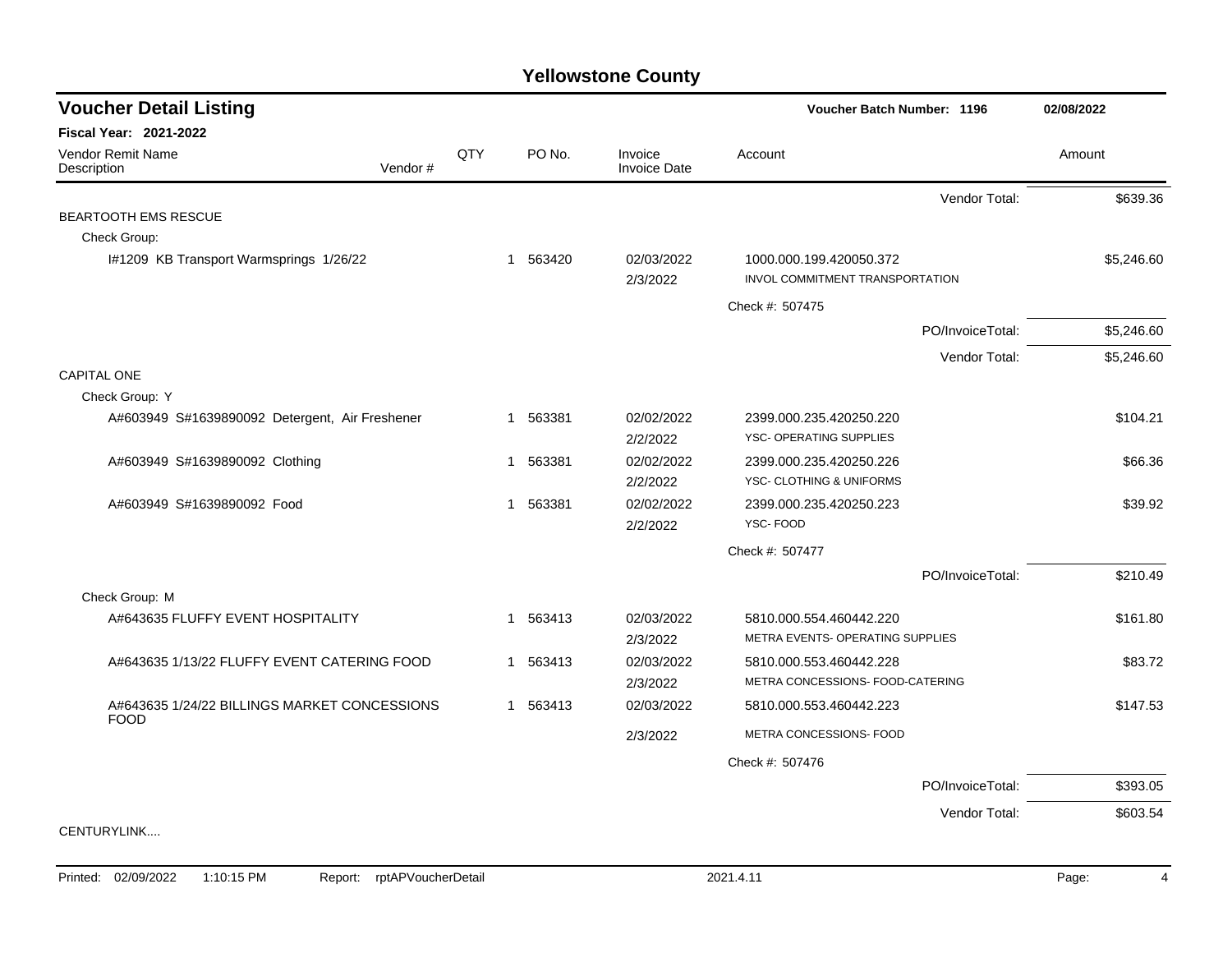| <b>Voucher Detail Listing</b>                         |                               |                 |           |                                | <b>Voucher Batch Number: 1196</b>                              |                  | 02/08/2022 |  |
|-------------------------------------------------------|-------------------------------|-----------------|-----------|--------------------------------|----------------------------------------------------------------|------------------|------------|--|
| <b>Fiscal Year: 2021-2022</b>                         |                               |                 |           |                                |                                                                |                  |            |  |
| <b>Vendor Remit Name</b><br>Description               | Vendor#                       | QTY             | PO No.    | Invoice<br><b>Invoice Date</b> | Account                                                        |                  | Amount     |  |
| Check Group:                                          |                               |                 |           |                                |                                                                |                  |            |  |
| A#4062482082-937B 217 N 27TH 1/22/22                  |                               | $\mathbf 1$     | 563384    | 02/02/2022<br>2/2/2022         | 6060.000.608.500800.345<br>TECHNOLOGY- TELEPHONE & TECHNOLOGY  |                  | \$151.55   |  |
| A#4062482084-941B 3165 KING AVE E 1/22/22             |                               | 1               | 563384    | 02/02/2022<br>2/2/2022         | 6060.000.608.500800.345<br>TECHNOLOGY- TELEPHONE & TECHNOLOGY  |                  | \$45.79    |  |
| A#4062482083-939B 3165 KING AVE E 1/22/22             |                               | 1               | 563384    | 02/02/2022<br>2/2/2022         | 6060.000.608.500800.345<br>TECHNOLOGY- TELEPHONE & TECHNOLOGY  |                  | \$38.43    |  |
|                                                       |                               |                 |           |                                | Check #: 507478                                                |                  |            |  |
|                                                       |                               |                 |           |                                |                                                                | PO/InvoiceTotal: | \$235.77   |  |
| Check Group:<br>A#4062451539 828B MILLER BLDG 1/22/22 |                               | 1               | 563385    | 2/02/2022<br>2/2/2022          | 1000.000.145.411200.345<br>FACILITIES- TELEPHONE & TECHNOLOGY  |                  | \$47.22    |  |
|                                                       |                               |                 |           |                                | Check #: 507478                                                |                  |            |  |
|                                                       |                               |                 |           |                                |                                                                | PO/InvoiceTotal: | \$47.22    |  |
| Check Group:                                          |                               |                 |           |                                |                                                                |                  |            |  |
| A#4062453003733B 1/22/22                              |                               | 1               | 563416    | 02/03/2022<br>2/3/2022         | 5810.000.552.460442.345<br>METRA FACILITIES- PHONE             |                  | \$66.23    |  |
|                                                       |                               |                 |           |                                | Check #: 507478                                                |                  |            |  |
|                                                       |                               |                 |           |                                |                                                                | PO/InvoiceTotal: | \$66.23    |  |
|                                                       |                               |                 |           |                                |                                                                | Vendor Total:    | \$349.22   |  |
| CERIUM NETWORKS, INC                                  |                               |                 |           |                                |                                                                |                  |            |  |
| Check Group:                                          |                               |                 |           |                                |                                                                |                  |            |  |
| I# 1093177; Meraki MR36 WiFi Indoor AP                |                               | 10 <sup>1</sup> | 563410    | 02/03/2022<br>2/3/2022         | 6060.000.608.500800.940<br>TECHNOLOGY- CAPITAL OUTLY/EQUIPMENT |                  | \$3,729.10 |  |
| I# 1093177; Meraki MR86 WiFi Outdoor AP               |                               |                 | 2 563410  | 02/03/2022<br>2/3/2022         | 6060.000.608.500800.940<br>TECHNOLOGY- CAPITAL OUTLY/EQUIPMENT |                  | \$2,225.48 |  |
| I# 1093177; Meraki Dual-Band Omni Antennas            |                               |                 | 4 563410  | 02/03/2022<br>2/3/2022         | 6060.000.608.500800.940<br>TECHNOLOGY- CAPITAL OUTLY/EQUIPMENT |                  | \$375.52   |  |
| I# 1093177; Meraki MR Enterprise License              |                               |                 | 12 563410 | 02/03/2022<br>2/3/2022         | 6060.000.608.500800.940<br>TECHNOLOGY- CAPITAL OUTLY/EQUIPMENT |                  | \$2,387.76 |  |
| Printed: 02/09/2022<br>1:10:15 PM                     | rptAPVoucherDetail<br>Report: |                 |           |                                | 2021.4.11                                                      |                  | Page:      |  |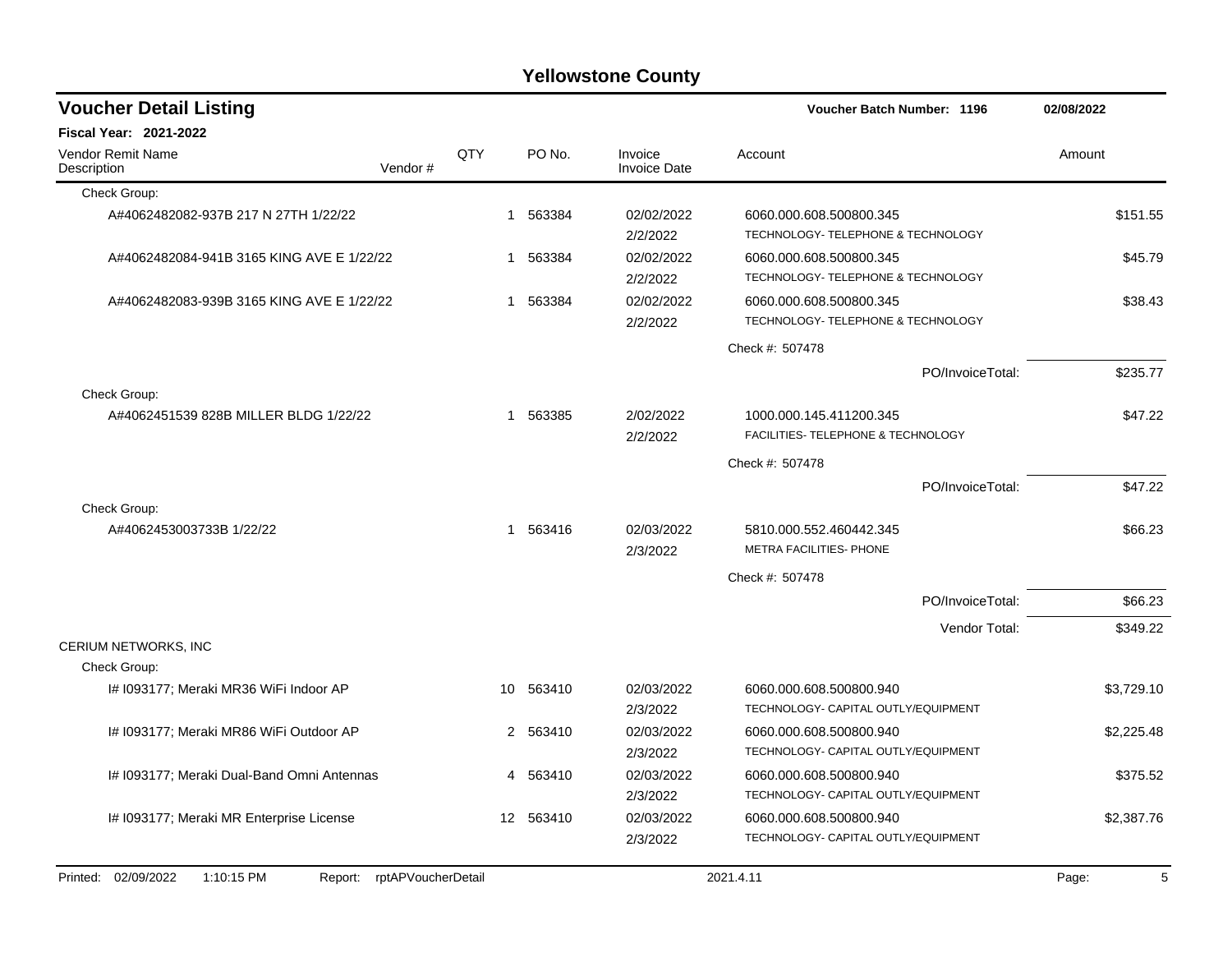| <b>Voucher Detail Listing</b>                                      |     |          |                                | <b>Voucher Batch Number: 1196</b>                               |                  | 02/08/2022 |
|--------------------------------------------------------------------|-----|----------|--------------------------------|-----------------------------------------------------------------|------------------|------------|
| Fiscal Year: 2021-2022                                             |     |          |                                |                                                                 |                  |            |
| <b>Vendor Remit Name</b><br>Vendor#<br>Description                 | QTY | PO No.   | Invoice<br><b>Invoice Date</b> | Account                                                         |                  | Amount     |
|                                                                    |     |          |                                | Check #: 507479                                                 |                  |            |
|                                                                    |     |          |                                |                                                                 | PO/InvoiceTotal: | \$8,717.86 |
|                                                                    |     |          |                                |                                                                 | Vendor Total:    | \$8,717.86 |
| <b>ECONOPRINT</b><br>Check Group:                                  |     |          |                                |                                                                 |                  |            |
| I#312818 - Justice Court Info Cards (Civil)                        |     | 1 563380 | 02/02/2022<br>2/2/2022         | 1000.000.121.410340.210<br>JP- OFFICE SUPPLIES                  |                  | \$73.15    |
|                                                                    |     |          |                                | Check #: 507480                                                 |                  |            |
|                                                                    |     |          |                                |                                                                 | PO/InvoiceTotal: | \$73.15    |
|                                                                    |     |          |                                |                                                                 | Vendor Total:    | \$73.15    |
| ERB, PAULADINE                                                     |     |          |                                |                                                                 |                  |            |
| Check Group:<br>VA BURIAL BENEFIT DARIN W ERB 10/28/21             |     | 1 563362 | 02/01/2022                     | 1000.000.199.450200.396                                         |                  | \$250.00   |
|                                                                    |     |          | 2/1/2022                       | MISC- FUNERAL EXPENSE/BURIALS                                   |                  |            |
|                                                                    |     |          |                                | Check #: 507481                                                 |                  |            |
|                                                                    |     |          |                                |                                                                 | PO/InvoiceTotal: | \$250.00   |
|                                                                    |     |          |                                |                                                                 | Vendor Total:    | \$250.00   |
| <b>FASTENAL CO</b><br>002877<br>Check Group:                       |     |          |                                |                                                                 |                  |            |
| I #MTBLL86692 1/18/22 SHOP SUPPLIES                                |     | 1 563395 | 02/03/2022<br>2/3/2022         | 5810.000.552.460442.220<br>METRA FACILITIES- OPERATING SUPPLIES |                  | \$92.40    |
|                                                                    |     |          |                                | Check #: 507482                                                 |                  |            |
|                                                                    |     |          |                                |                                                                 | PO/InvoiceTotal: | \$92.40    |
|                                                                    |     |          |                                |                                                                 | Vendor Total:    | \$92.40    |
| <b>FEDEX</b><br>002888                                             |     |          |                                |                                                                 |                  |            |
| Check Group:                                                       |     |          |                                |                                                                 |                  |            |
| I #764185233 1/26/22 ALL STATE WRESTLING TICKETS                   |     | 1 563394 | 02/03/2022<br>2/3/2022         | 5810.000.554.460442.220<br>METRA EVENTS- OPERATING SUPPLIES     |                  | \$46.56    |
|                                                                    |     |          |                                | Check #: 507483                                                 |                  |            |
|                                                                    |     |          |                                |                                                                 |                  |            |
| Printed: 02/09/2022<br>1:10:15 PM<br>rptAPVoucherDetail<br>Report: |     |          |                                | 2021.4.11                                                       |                  | 6<br>Page: |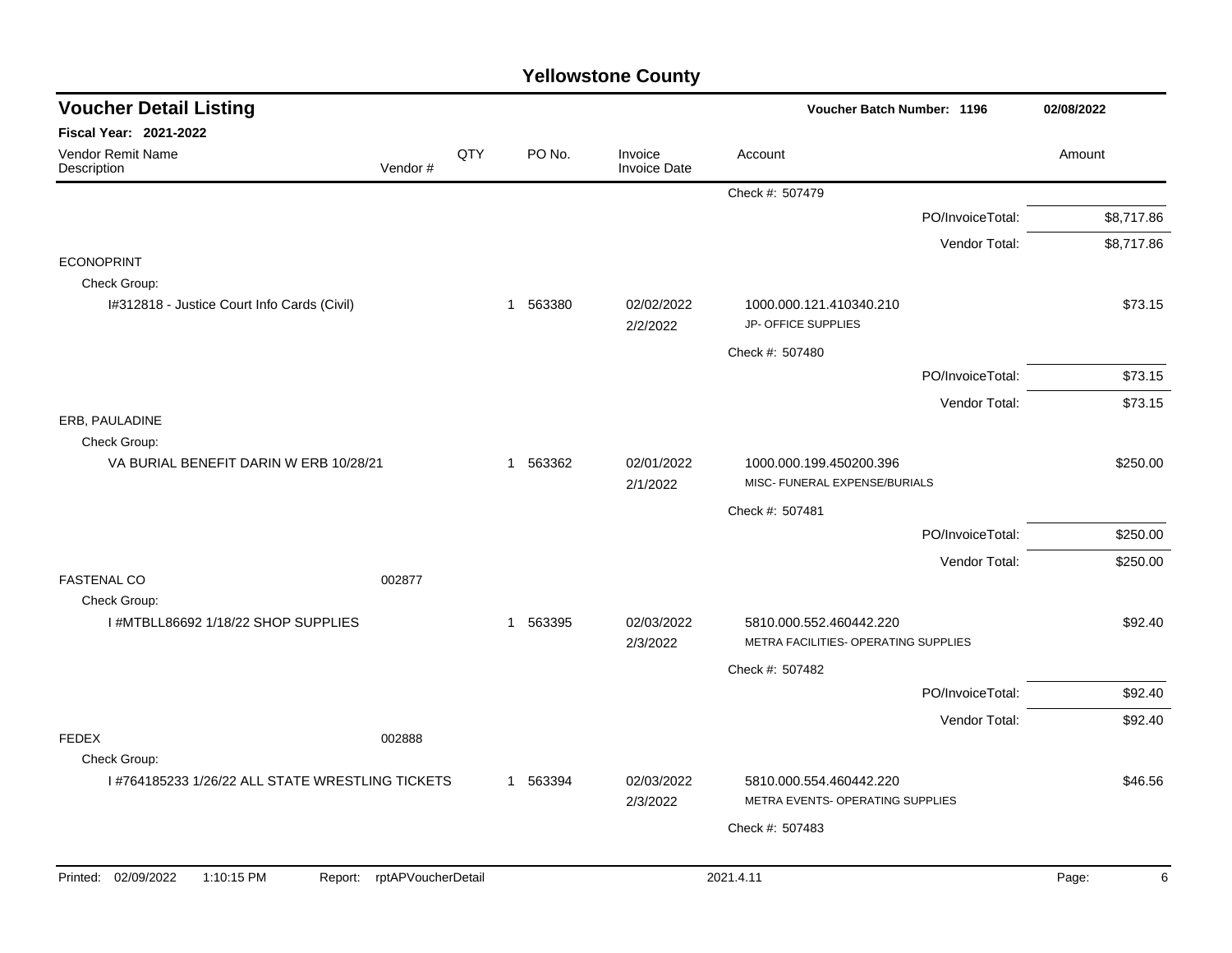| <b>Voucher Detail Listing</b>                                     |                    |             |                                | Voucher Batch Number: 1196                |                  | 02/08/2022              |
|-------------------------------------------------------------------|--------------------|-------------|--------------------------------|-------------------------------------------|------------------|-------------------------|
| Fiscal Year: 2021-2022                                            |                    |             |                                |                                           |                  |                         |
| Vendor Remit Name<br>Vendor#<br>Description                       | QTY                | PO No.      | Invoice<br><b>Invoice Date</b> | Account                                   |                  | Amount                  |
|                                                                   |                    |             |                                |                                           | PO/InvoiceTotal: | \$46.56                 |
|                                                                   |                    |             |                                |                                           | Vendor Total:    | \$46.56                 |
| FREEFORM DESIGN CO                                                |                    |             |                                |                                           |                  |                         |
| Check Group:                                                      |                    |             |                                |                                           |                  |                         |
| I#JAN2022 INVOICING - DESIGN WORK 2/1/22                          |                    | 1 563414    | 02/03/2022                     | 5810.000.555.460442.338                   |                  | \$1,162.50              |
|                                                                   |                    |             | 2/3/2022                       | METRA MARKETING- DESIGN & PRODUCTION SVCS |                  |                         |
|                                                                   |                    |             |                                | Check #: 507484                           |                  |                         |
|                                                                   |                    |             |                                |                                           | PO/InvoiceTotal: | \$1,162.50              |
|                                                                   |                    |             |                                |                                           | Vendor Total:    | \$1,162.50              |
| <b>FRIEDEL LLC</b>                                                |                    |             |                                |                                           |                  |                         |
| Check Group:<br>I#PSA M/COVID-F Subs DEC 2021                     |                    | 1 563382    | 02/02/2022                     | 1000.000.121.410340.399                   |                  | \$585.00                |
|                                                                   |                    |             | 2/2/2022                       | JP- PSA PROGRAM                           |                  |                         |
|                                                                   |                    |             |                                | Check #: 507485                           |                  |                         |
|                                                                   |                    |             |                                |                                           | PO/InvoiceTotal: | \$585.00                |
|                                                                   |                    |             |                                |                                           | Vendor Total:    | \$585.00                |
| <b>GRAYBAR ELECTRIC</b><br>003190                                 |                    |             |                                |                                           |                  |                         |
| Check Group:                                                      |                    |             |                                |                                           |                  |                         |
| I#9325178243- Parts- Replacement cable-Metra Phone<br>Connections |                    | 563391<br>1 | 02/03/2022                     | 6060.000.608.500800.220                   |                  | \$89.70                 |
|                                                                   |                    |             | 2/3/2022                       | TECHNOLOGY- OPERATING SUPPLIES            |                  |                         |
|                                                                   |                    |             |                                | Check #: 507486                           |                  |                         |
|                                                                   |                    |             |                                |                                           | PO/InvoiceTotal: | \$89.70                 |
| Check Group:                                                      |                    |             |                                |                                           |                  |                         |
| I#9325174387 A#283082 1/18/22 CAMPUS WIDE                         |                    | 1 563392    | 2/03/2022                      | 5811.000.552.460442.369                   |                  | \$1,567.20              |
| <b>ELECTRIC PROJECT</b>                                           |                    |             | 2/3/2022                       | FACILITIES- BUILDING REPAIRS              |                  |                         |
|                                                                   |                    |             |                                | Check #: 507486                           |                  |                         |
|                                                                   |                    |             |                                |                                           | PO/InvoiceTotal: | \$1,567.20              |
|                                                                   |                    |             |                                |                                           | Vendor Total:    | \$1,656.90              |
|                                                                   |                    |             |                                |                                           |                  |                         |
| Printed: 02/09/2022<br>1:10:15 PM<br>Report:                      | rptAPVoucherDetail |             |                                | 2021.4.11                                 |                  | $\overline{7}$<br>Page: |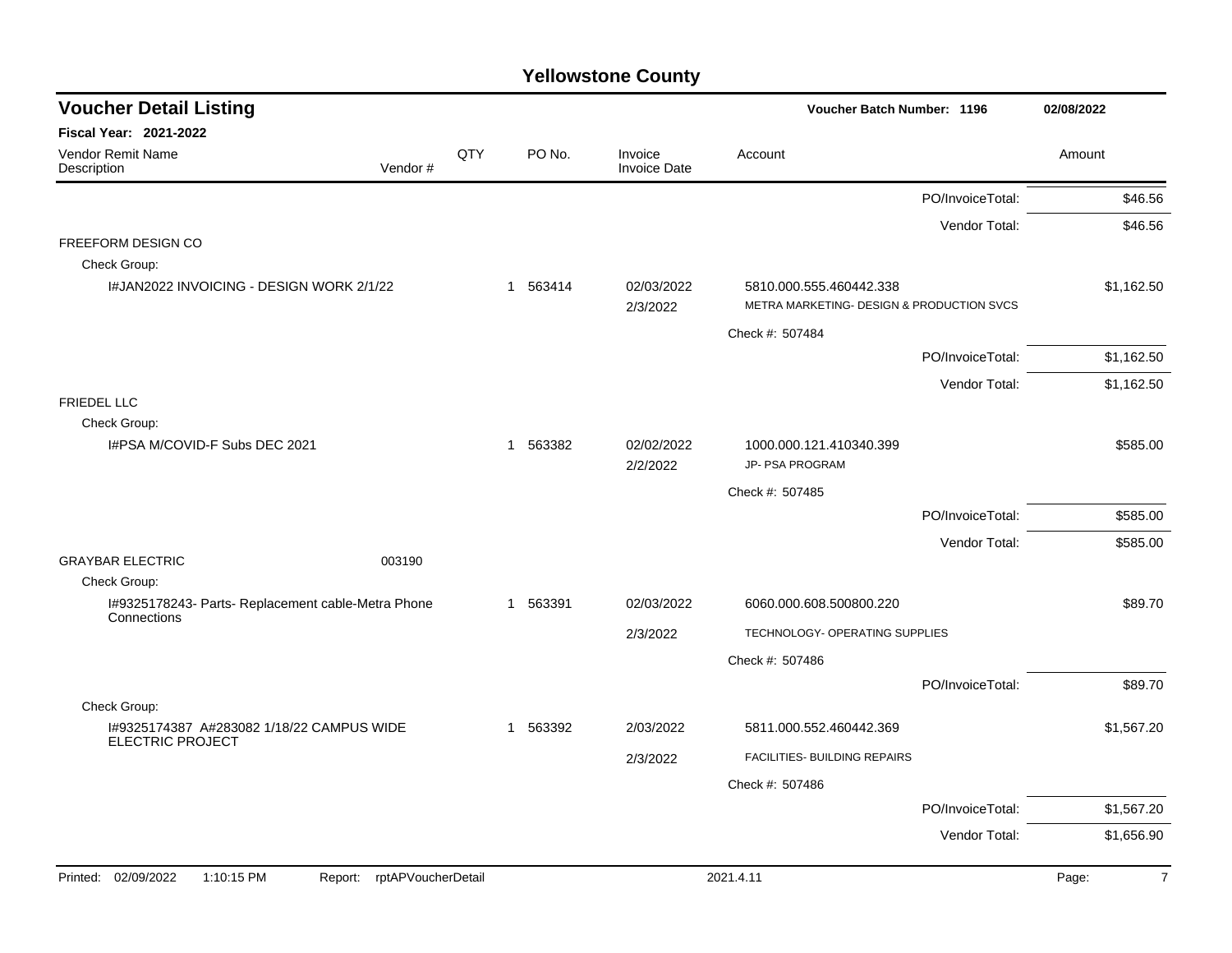| <b>Voucher Detail Listing</b><br><b>Voucher Batch Number: 1196</b> |                    |     |             |                                |                                                          |                  | 02/08/2022  |
|--------------------------------------------------------------------|--------------------|-----|-------------|--------------------------------|----------------------------------------------------------|------------------|-------------|
| <b>Fiscal Year: 2021-2022</b>                                      |                    |     |             |                                |                                                          |                  |             |
| <b>Vendor Remit Name</b><br>Description                            | Vendor#            | QTY | PO No.      | Invoice<br><b>Invoice Date</b> | Account                                                  |                  | Amount      |
| <b>GREENLINE LAWN SERVICE</b>                                      |                    |     |             |                                |                                                          |                  |             |
| Check Group:                                                       |                    |     |             |                                |                                                          |                  |             |
| I#22516 STILLWATER BLDG SNOW REMOVAL 1/6 &<br>1/19/22              |                    |     | 2 563422    | 02/03/2022                     | 1000.000.145.411200.360                                  |                  | \$352.00    |
|                                                                    |                    |     |             | 2/3/2022                       | FACILITIES- REPAIR & MAINT SERVICE                       |                  |             |
|                                                                    |                    |     |             |                                | Check #: 507487                                          |                  |             |
|                                                                    |                    |     |             |                                |                                                          | PO/InvoiceTotal: | \$352.00    |
|                                                                    |                    |     |             |                                |                                                          | Vendor Total:    | \$352.00    |
| <b>GUARDIAN TAX MT LLC</b>                                         |                    |     |             |                                |                                                          |                  |             |
| Check Group:                                                       |                    |     |             |                                |                                                          |                  |             |
| A02110 REDEMPTION 380                                              |                    |     | 563386<br>1 | 02/02/2022<br>2/2/2022         | 7150.000.000.021250.000<br>REDEMPTION DUE TO OTHERS      |                  | \$5,730.47  |
| C15987 REDEMPTION 381                                              |                    |     | 563386<br>1 | 02/02/2022<br>2/2/2022         | 7150.000.000.021250.000<br>REDEMPTION DUE TO OTHERS      |                  | \$3,569.39  |
| A08575 REDEMPTION 382                                              |                    |     | 563386<br>1 | 02/02/2022<br>2/2/2022         | 7150.000.000.021250.000<br>REDEMPTION DUE TO OTHERS      |                  | \$3,283.46  |
| A17207 REDEMPTION 383                                              |                    |     | 563386<br>1 | 02/02/2022<br>2/2/2022         | 7150.000.000.021250.000<br>REDEMPTION DUE TO OTHERS      |                  | \$4,872.44  |
| A20208 REDEMPTION 384                                              |                    |     | 563386<br>1 | 02/02/2022<br>2/2/2022         | 7150.000.000.021250.000<br>REDEMPTION DUE TO OTHERS      |                  | \$1,104.47  |
|                                                                    |                    |     |             |                                | Check #: 507488                                          |                  |             |
|                                                                    |                    |     |             |                                |                                                          | PO/InvoiceTotal: | \$18,560.23 |
|                                                                    |                    |     |             |                                |                                                          | Vendor Total:    | \$18,560.23 |
| HARTLE, SHANNA                                                     |                    |     |             |                                |                                                          |                  |             |
| Check Group:                                                       |                    |     |             |                                |                                                          |                  |             |
| VA BURIAL BENEFIT ROY M HARTLE 12/11/21                            |                    |     | 563363<br>1 | 02/01/2022<br>2/1/2022         | 1000.000.199.450200.396<br>MISC- FUNERAL EXPENSE/BURIALS |                  | \$250.00    |
|                                                                    |                    |     |             |                                | Check #: 507489                                          |                  |             |
|                                                                    |                    |     |             |                                |                                                          | PO/InvoiceTotal: | \$250.00    |
|                                                                    |                    |     |             |                                |                                                          | Vendor Total:    | \$250.00    |
|                                                                    |                    |     |             |                                |                                                          |                  |             |
| 02/09/2022<br>1:10:15 PM<br>Printed:<br>Report:                    | rptAPVoucherDetail |     |             |                                | 2021.4.11                                                |                  | 8<br>Page:  |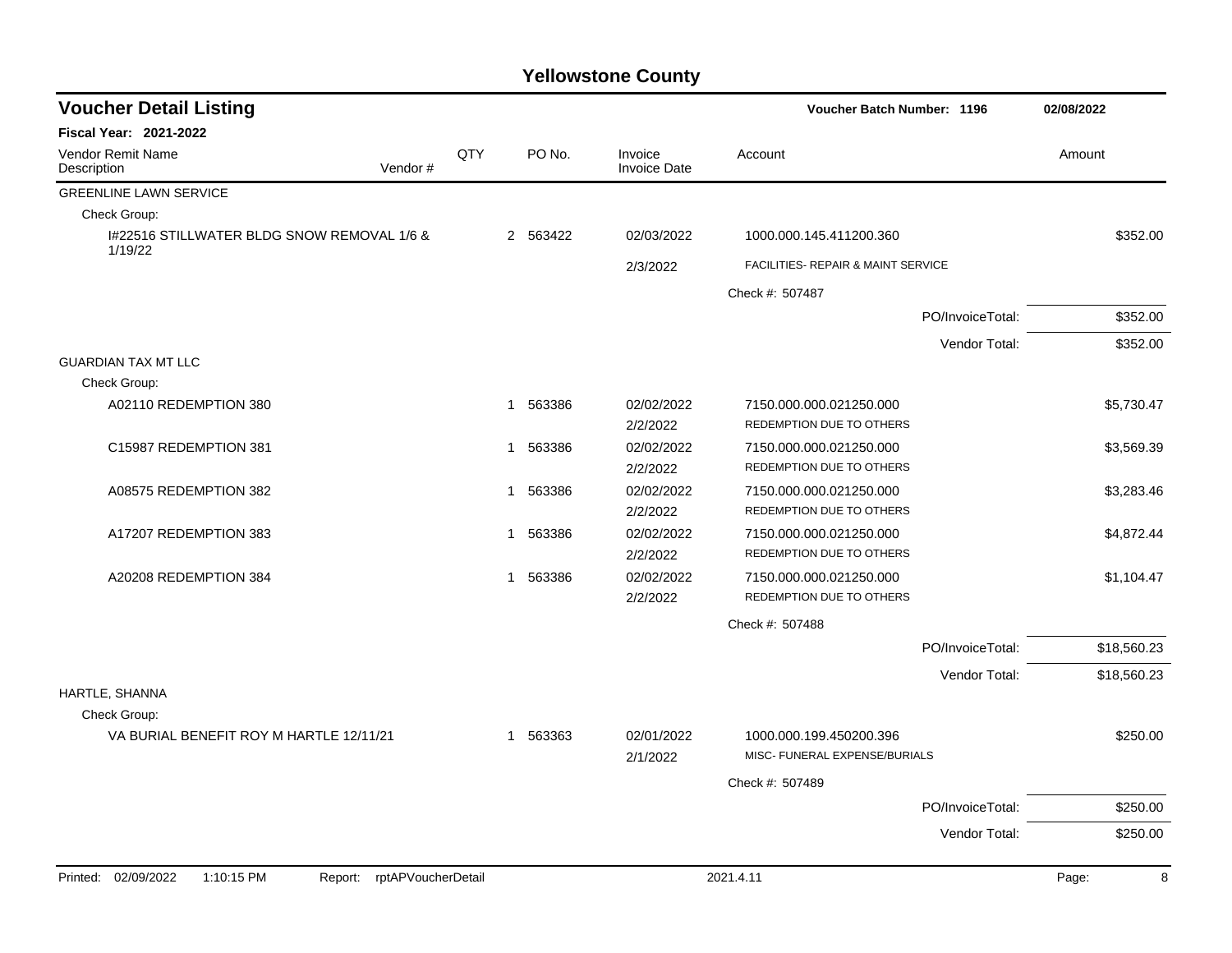| <b>Voucher Detail Listing</b>                                      |     |          |                                | Voucher Batch Number: 1196                               | 02/08/2022 |  |
|--------------------------------------------------------------------|-----|----------|--------------------------------|----------------------------------------------------------|------------|--|
| <b>Fiscal Year: 2021-2022</b>                                      |     |          |                                |                                                          |            |  |
| <b>Vendor Remit Name</b><br>Vendor#<br>Description                 | QTY | PO No.   | Invoice<br><b>Invoice Date</b> | Account                                                  | Amount     |  |
| HIRSCH, MAGGIE                                                     |     |          |                                |                                                          |            |  |
| Check Group:                                                       |     |          |                                |                                                          |            |  |
| VA BURIAL BENEFIT ROBERT R CLARK 1/12/22                           |     | 1 563358 | 02/01/2022<br>2/1/2022         | 1000.000.199.450200.396<br>MISC- FUNERAL EXPENSE/BURIALS | \$250.00   |  |
|                                                                    |     |          |                                | Check #: 507490                                          |            |  |
|                                                                    |     |          |                                | PO/InvoiceTotal:                                         | \$250.00   |  |
|                                                                    |     |          |                                | Vendor Total:                                            | \$250.00   |  |
| HORTON, MANDY                                                      |     |          |                                |                                                          |            |  |
| Check Group:                                                       |     |          |                                |                                                          |            |  |
| VA BURIAL BENEFIT MARVIN H BRIESE 12/22/21                         |     | 1 563361 | 02/01/2022<br>2/1/2022         | 1000.000.199.450200.396<br>MISC- FUNERAL EXPENSE/BURIALS | \$250.00   |  |
|                                                                    |     |          |                                | Check #: 507491                                          |            |  |
|                                                                    |     |          |                                | PO/InvoiceTotal:                                         | \$250.00   |  |
|                                                                    |     |          |                                | Vendor Total:                                            | \$250.00   |  |
| JUBINVILLE, ERIC                                                   |     |          |                                |                                                          |            |  |
| Check Group:                                                       |     |          |                                |                                                          |            |  |
| PER DIEM Florida State Fair research, Tampa 2/13-16/22<br>E.J.     |     | 1 563421 | 02/03/2022                     | 5810.000.551.460442.370                                  | \$200.00   |  |
|                                                                    |     |          | 2/3/2022                       | METRA ADMIN- TRAVEL/MOVING                               |            |  |
|                                                                    |     |          |                                | Check #: 507492                                          |            |  |
|                                                                    |     |          |                                | PO/InvoiceTotal:                                         | \$200.00   |  |
|                                                                    |     |          |                                | Vendor Total:                                            | \$200.00   |  |
| <b>KELLEY CONNECT</b>                                              |     |          |                                |                                                          |            |  |
| Check Group:<br>I#IN967482 1/22/22 to 1/21/23                      |     | 1 563350 | 01/31/2022                     | 1000.000.221.410330.398                                  | \$808.50   |  |
|                                                                    |     |          | 1/31/2022                      | CLERK OF COURT-VARIABLE CONTRACT SERVICE                 |            |  |
|                                                                    |     |          |                                | Check #: 507493                                          |            |  |
|                                                                    |     |          |                                | PO/InvoiceTotal:                                         | \$808.50   |  |
|                                                                    |     |          |                                | Vendor Total:                                            | \$808.50   |  |
| <b>KELLING, TAMI</b>                                               |     |          |                                |                                                          |            |  |
| Printed: 02/09/2022<br>1:10:15 PM<br>rptAPVoucherDetail<br>Report: |     |          |                                | 2021.4.11                                                | 9<br>Page: |  |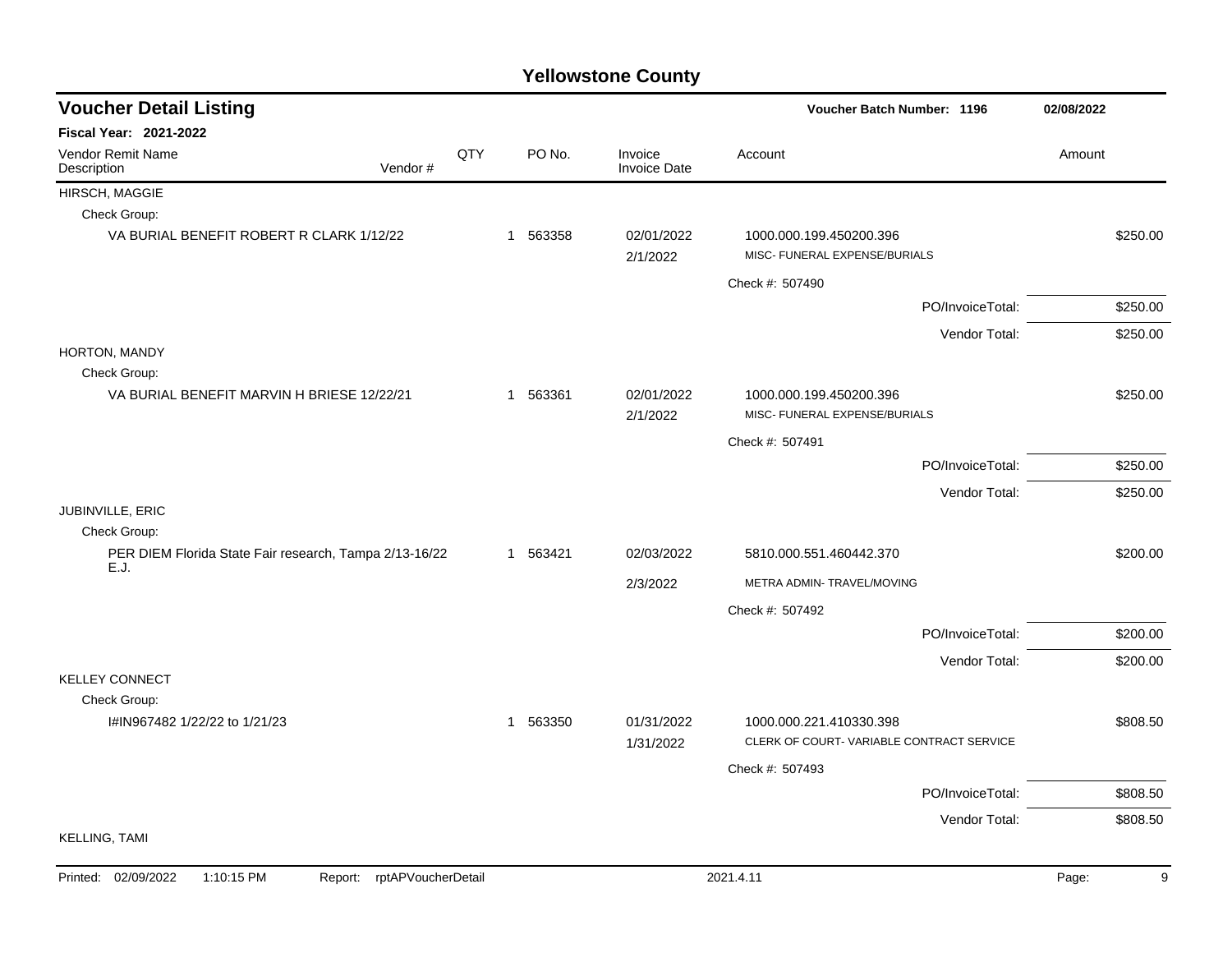|                                           |         |     |                        | <b>Yellowstone County</b>      |                                                               |                  |            |
|-------------------------------------------|---------|-----|------------------------|--------------------------------|---------------------------------------------------------------|------------------|------------|
| <b>Voucher Detail Listing</b>             |         |     |                        |                                | <b>Voucher Batch Number: 1196</b>                             |                  | 02/08/2022 |
| <b>Fiscal Year: 2021-2022</b>             |         |     |                        |                                |                                                               |                  |            |
| Vendor Remit Name<br>Description          | Vendor# | QTY | PO No.                 | Invoice<br><b>Invoice Date</b> | Account                                                       |                  | Amount     |
| Check Group:                              |         |     |                        |                                |                                                               |                  |            |
| January 2022 Mileage                      |         |     | 1 563349               | 01/31/2022<br>1/31/2022        | 2399.000.235.420250.370<br><b>YSC-TRAVEL</b>                  |                  | \$76.52    |
|                                           |         |     |                        |                                | Check #: 507494                                               |                  |            |
|                                           |         |     |                        |                                |                                                               | PO/InvoiceTotal: | \$76.52    |
|                                           |         |     |                        |                                |                                                               | Vendor Total:    | \$76.52    |
| <b>KENYON, VICKIE</b>                     |         |     |                        |                                |                                                               |                  |            |
| Check Group:                              |         |     |                        |                                |                                                               |                  |            |
| VA BURIAL BENEFIT ROBERT D KENYON 1/12/22 |         |     | 563359<br>1            | 02/01/2022<br>2/1/2022         | 1000.000.199.450200.396<br>MISC- FUNERAL EXPENSE/BURIALS      |                  | \$250.00   |
|                                           |         |     |                        |                                | Check #: 507495                                               |                  |            |
|                                           |         |     |                        |                                |                                                               | PO/InvoiceTotal: | \$250.00   |
|                                           |         |     |                        |                                |                                                               | Vendor Total:    | \$250.00   |
| <b>LAUREL ROTARY CLUB</b>                 | 003937  |     |                        |                                |                                                               |                  |            |
| Check Group:                              |         |     |                        |                                |                                                               |                  |            |
| I#20190373 Polio Plus Contribution        |         |     | 1 563372               | 02/02/2022                     | 1000.000.100.410100.330                                       |                  | \$2.00     |
|                                           |         |     |                        | 2/2/2022                       | <b>BOCC- MEMBERSHIP &amp; DUES</b>                            |                  |            |
| I#20190373 Scholarship Fund Contribution  |         |     | 563372<br>1            | 02/02/2022<br>2/2/2022         | 1000.000.100.410100.330<br><b>BOCC- MEMBERSHIP &amp; DUES</b> |                  | \$3.00     |
| I#20190373 Lunches                        |         |     | 4 563372               | 02/02/2022                     | 1000.000.100.410100.330                                       |                  | \$36.00    |
|                                           |         |     |                        | 2/2/2022                       | <b>BOCC- MEMBERSHIP &amp; DUES</b>                            |                  |            |
| I#20190373 Rotary Dues                    |         |     | 563372<br>$\mathbf{1}$ | 02/02/2022                     | 1000.000.100.410100.330                                       |                  | \$13.00    |
|                                           |         |     |                        | 2/2/2022                       | <b>BOCC- MEMBERSHIP &amp; DUES</b>                            |                  |            |
|                                           |         |     |                        |                                | Check #: 507496                                               |                  |            |
|                                           |         |     |                        |                                |                                                               | PO/InvoiceTotal: | \$54.00    |
|                                           |         |     |                        |                                |                                                               | Vendor Total:    | \$54.00    |
| LEDGERWOOD, JODI                          |         |     |                        |                                |                                                               |                  |            |

Check Group: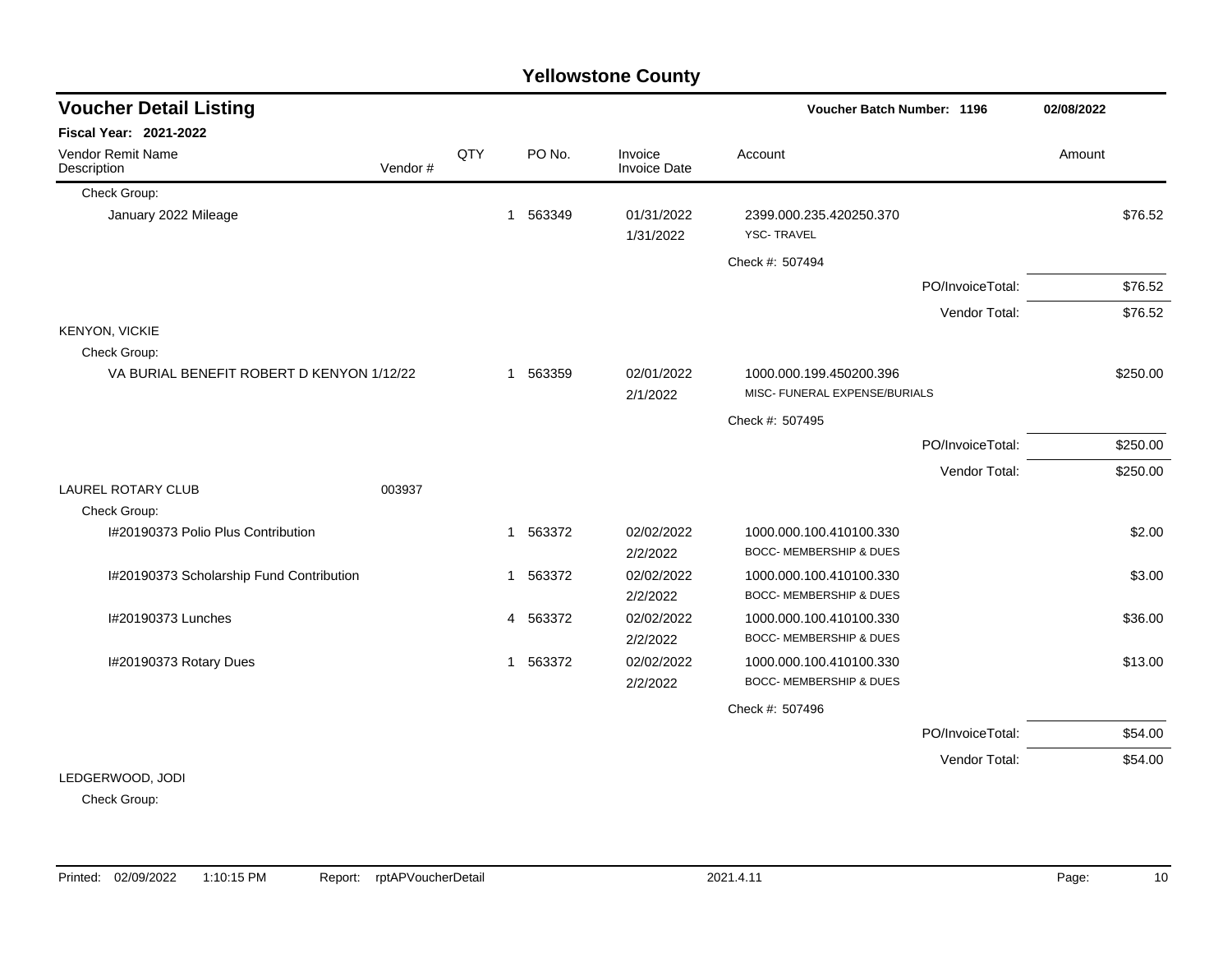| <b>Voucher Detail Listing</b>                                      |                               |     |          |                                | Voucher Batch Number: 1196                               |                  | 02/08/2022  |
|--------------------------------------------------------------------|-------------------------------|-----|----------|--------------------------------|----------------------------------------------------------|------------------|-------------|
| <b>Fiscal Year: 2021-2022</b>                                      |                               |     |          |                                |                                                          |                  |             |
| <b>Vendor Remit Name</b><br>Description                            | Vendor#                       | QTY | PO No.   | Invoice<br><b>Invoice Date</b> | Account                                                  |                  | Amount      |
| VA BURIAL BENEFIT PHILLIP R LEDGERWOOD<br>12/17/21                 |                               |     | 1 563360 | 02/01/2022                     | 1000.000.199.450200.396                                  |                  | \$250.00    |
|                                                                    |                               |     |          | 2/1/2022                       | MISC- FUNERAL EXPENSE/BURIALS                            |                  |             |
|                                                                    |                               |     |          |                                | Check #: 507497                                          |                  |             |
|                                                                    |                               |     |          |                                |                                                          | PO/InvoiceTotal: | \$250.00    |
| MAILING TECHNICAL SERVICES                                         | 044983                        |     |          |                                |                                                          | Vendor Total:    | \$250.00    |
| Check Group:<br>I#124688 POSTAGE 1/18-21/22                        |                               |     | 1 563352 | 02/01/2022<br>2/1/2022         | 1000.000.199.411800.311<br>MISC-POSTAGE                  |                  | \$2,049.69  |
|                                                                    |                               |     |          |                                | Check #: 507498                                          |                  |             |
|                                                                    |                               |     |          |                                |                                                          | PO/InvoiceTotal: | \$2,049.69  |
| MASTERCARD J LOCKWOOD<br>Check Group: J LOCKWOOD                   |                               |     |          |                                |                                                          | Vendor Total:    | \$2,049.69  |
| A#5985 - Sprayer Parts<br>P-Card Payee:<br>MASTERCARD              |                               |     | 1 563389 | 02/02/2022<br>2/2/2022         | 2140.000.403.431100.230<br>WEED- REPAIR & MAINT SUPPLIES |                  | \$31.01     |
| A#5985 - Educational Materials<br>P-Card Payee:<br>MASTERCARD      |                               |     | 1 563389 | 02/02/2022<br>2/2/2022         | 2140.000.403.431100.336<br><b>WEED- PUBLIC RELATIONS</b> |                  | \$73.82     |
|                                                                    |                               |     |          |                                | Check #: 507528                                          |                  |             |
|                                                                    |                               |     |          |                                |                                                          | PO/InvoiceTotal: | \$104.83    |
| MASTERCARD J SLAVICK<br>Check Group: J SLAVICK                     |                               |     |          |                                |                                                          | Vendor Total:    | \$104.83    |
| MC 9823- Keyboard/Mouse-Eric<br><b>P-Card Payee:</b><br>MASTERCARD |                               |     | 1 563417 | 02/03/2022<br>2/3/2022         | 1000.000.115.410580.220<br>IT-OPERATING SUPPLIES         |                  | \$24.99     |
|                                                                    |                               |     |          |                                | Check #: 507529                                          |                  |             |
|                                                                    |                               |     |          |                                |                                                          | PO/InvoiceTotal: | \$24.99     |
|                                                                    |                               |     |          |                                |                                                          | Vendor Total:    | \$24.99     |
| MASTERCARD KC WILLIAMS                                             |                               |     |          |                                |                                                          |                  |             |
| Printed: 02/09/2022<br>1:10:15 PM                                  | rptAPVoucherDetail<br>Report: |     |          |                                | 2021.4.11                                                |                  | Page:<br>11 |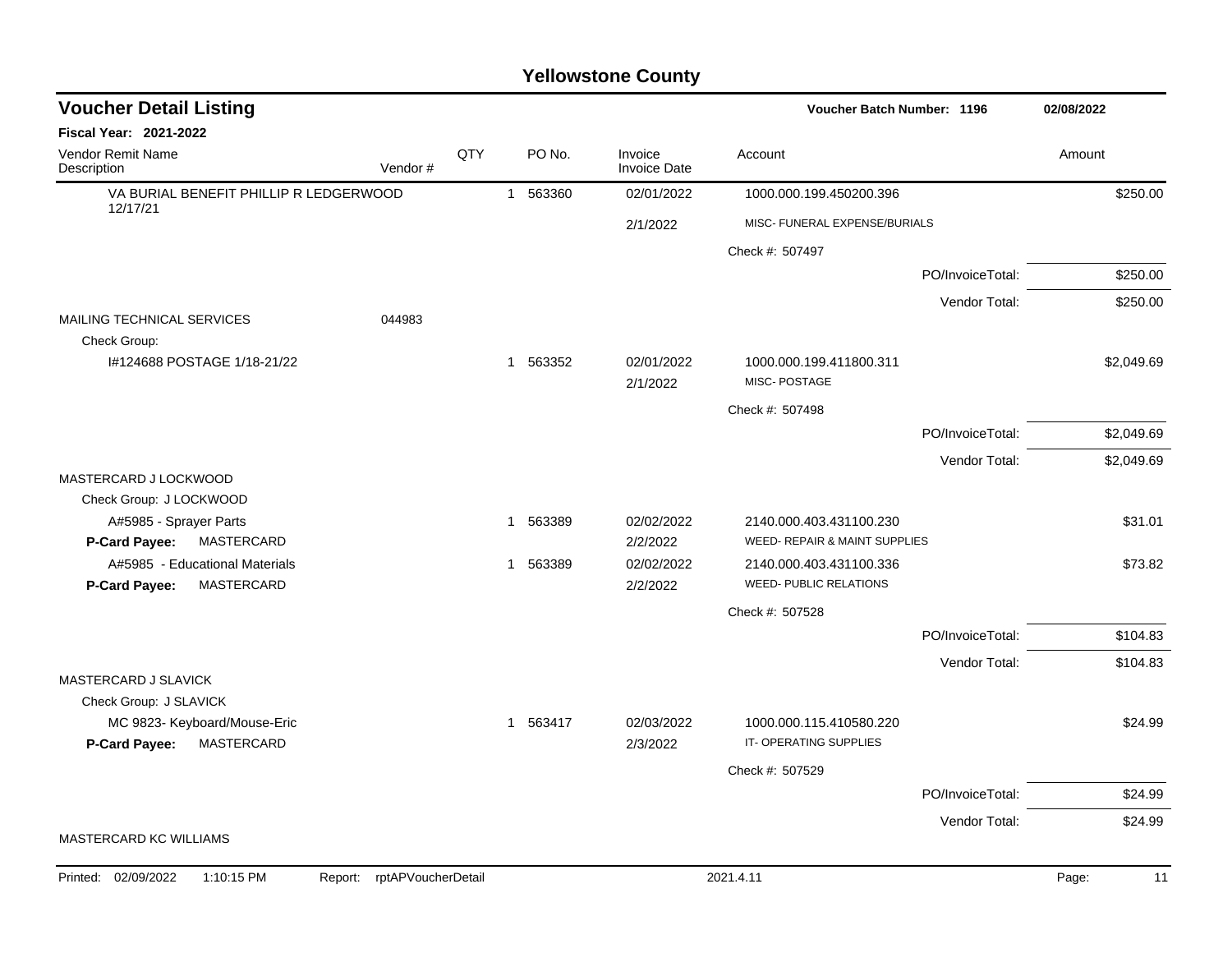| <b>Voucher Detail Listing</b>           |                                                     |                    |     |                        |                                | Voucher Batch Number: 1196        |                  | 02/08/2022  |
|-----------------------------------------|-----------------------------------------------------|--------------------|-----|------------------------|--------------------------------|-----------------------------------|------------------|-------------|
| <b>Fiscal Year: 2021-2022</b>           |                                                     |                    |     |                        |                                |                                   |                  |             |
| <b>Vendor Remit Name</b><br>Description |                                                     | Vendor#            | QTY | PO No.                 | Invoice<br><b>Invoice Date</b> | Account                           |                  | Amount      |
| Check Group: KC WILLIAMS                |                                                     |                    |     |                        |                                |                                   |                  |             |
| A#1232; GAS                             |                                                     |                    |     | 1 563376               | 02/02/2022                     | 1000.000.124.420600.231           |                  | \$225.97    |
| <b>P-Card Payee:</b>                    | MASTERCARD                                          |                    |     |                        | 2/2/2022                       | DES- GAS/OIL/GREASE               |                  |             |
|                                         | A#1232; HOTEL SECC HELENA 1/11-13/22                |                    |     | 1 563376               | 02/02/2022                     | 1000.000.124.420600.370           |                  | \$248.08    |
| <b>P-Card Payee:</b>                    | MASTERCARD                                          |                    |     |                        | 2/2/2022                       | <b>DES-TRAVEL</b>                 |                  |             |
| A#1232; CAR WASH                        |                                                     |                    |     | 563376<br>1            | 02/02/2022                     | 1000.000.124.420600.231           |                  | \$4.72      |
| <b>P-Card Payee:</b>                    | MASTERCARD                                          |                    |     |                        | 2/2/2022                       | DES- GAS/OIL/GREASE               |                  |             |
| A#1232; BINOCULARS                      |                                                     |                    |     | 563376<br>1.           | 02/02/2022                     | 1000.000.124.420600.220           |                  | \$369.99    |
| <b>P-Card Payee:</b>                    | MASTERCARD                                          |                    |     |                        | 2/2/2022                       | DES- OPERATING SUPPLIES           |                  |             |
|                                         |                                                     |                    |     |                        |                                | Check #: 507530                   |                  |             |
|                                         |                                                     |                    |     |                        |                                |                                   | PO/InvoiceTotal: | \$848.76    |
|                                         |                                                     |                    |     |                        |                                |                                   | Vendor Total:    | \$848.76    |
| MASTERCARD M WILLIAMS                   |                                                     |                    |     |                        |                                |                                   |                  |             |
| Check Group:                            |                                                     |                    |     |                        |                                |                                   |                  |             |
| oral arguments                          | A#2570; Case #12217; Flights to Missoula, MW. & PK- |                    |     | 563388<br>1            | 02/02/22                       | 2190.000.429.510200.370           |                  | \$1,774.40  |
|                                         |                                                     |                    |     |                        | 2/2/2022                       | DEFENSE COSTS- TRAVEL             |                  |             |
|                                         | A#2570; Lunch litigation meeting                    |                    |     | 563388<br>1            | 02/02/22                       | 2190.000.429.510200.394           |                  | \$88.00     |
|                                         |                                                     |                    |     |                        | 2/2/2022                       | DEFENSE COSTS-WITNESS & JURY FEES |                  |             |
|                                         | A#2570; Bar registration fee for JL                 |                    |     | 563388<br>1            | 02/02/22                       | 2190.000.429.510333.330           |                  | \$795.00    |
|                                         |                                                     |                    |     |                        | 2/2/2022                       | INSUR ADMIN- MEMBERSHIP & DUES    |                  |             |
|                                         |                                                     |                    |     |                        |                                | Check #: 507499                   |                  |             |
|                                         |                                                     |                    |     |                        |                                |                                   | PO/InvoiceTotal: | \$2,657.40  |
|                                         |                                                     |                    |     |                        |                                |                                   | Vendor Total:    | \$2,657.40  |
| MASTERCARD MOTOR POOL                   |                                                     | 045773             |     |                        |                                |                                   |                  |             |
| Check Group: MOTORPOOL 2                |                                                     |                    |     |                        |                                |                                   |                  |             |
| A#3113; GAS                             |                                                     |                    |     | 563369<br>$\mathbf{1}$ | 02/02/2022                     | 1000.000.199.411800.231           |                  | \$95.56     |
| P-Card Payee:                           | MASTERCARD                                          |                    |     |                        | 2/2/2022                       | MISC- GAS/OIL/GREASE              |                  |             |
|                                         |                                                     |                    |     |                        |                                | Check #: 507532                   |                  |             |
|                                         |                                                     |                    |     |                        |                                |                                   | PO/InvoiceTotal: | \$95.56     |
| Check Group: MOTORPOOL 1                |                                                     |                    |     |                        |                                |                                   |                  |             |
| Printed: 02/09/2022                     | 1:10:15 PM<br>Report:                               | rptAPVoucherDetail |     |                        |                                | 2021.4.11                         |                  | Page:<br>12 |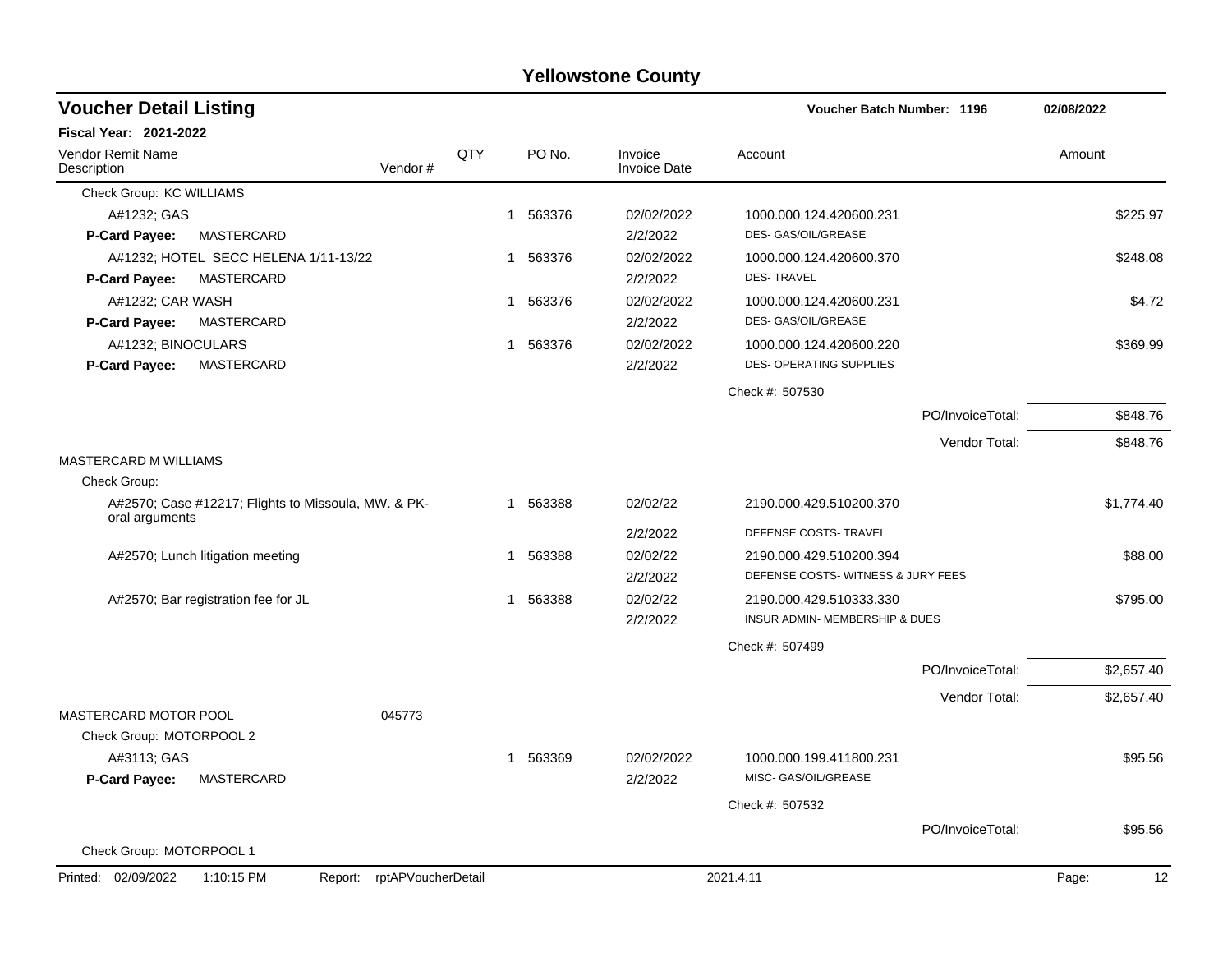| <b>Voucher Detail Listing</b>                                                |                |   |          |                                | <b>Voucher Batch Number: 1196</b> | 02/08/2022 |
|------------------------------------------------------------------------------|----------------|---|----------|--------------------------------|-----------------------------------|------------|
| <b>Fiscal Year: 2021-2022</b>                                                |                |   |          |                                |                                   |            |
| <b>Vendor Remit Name</b><br>Description                                      | QTY<br>Vendor# |   | PO No.   | Invoice<br><b>Invoice Date</b> | Account                           | Amount     |
| A#3105; GAS                                                                  |                |   | 1 563370 | 2/02/2022                      | 1000.000.199.411800.231           | \$70.90    |
| MASTERCARD<br><b>P-Card Payee:</b>                                           |                |   |          | 2/2/2022                       | MISC- GAS/OIL/GREASE              |            |
|                                                                              |                |   |          |                                | Check #: 507531                   |            |
|                                                                              |                |   |          |                                | PO/InvoiceTotal:                  | \$70.90    |
|                                                                              |                |   |          |                                | Vendor Total:                     | \$166.46   |
| <b>MASTERCARD S TWITO</b>                                                    |                |   |          |                                |                                   |            |
| Check Group: S TWITO                                                         |                |   |          |                                |                                   |            |
| #1216 - Amazon - bookshelf SCurrie - 12.21.21                                |                |   | 1 563347 | 01/31/2022                     | 2301.000.122.411100.210           | \$137.79   |
| MASTERCARD<br><b>P-Card Payee:</b>                                           |                |   |          | 1/31/2022                      | ATTORNEY- OFFICE SUPPLIES         |            |
| #1216 - Amazon - Gaffers tape - 12.21.21                                     |                |   | 1 563347 | 01/31/2022                     | 2301.000.122.411100.210           | \$55.90    |
| MASTERCARD<br>P-Card Payee:                                                  |                |   |          | 1/31/2022                      | ATTORNEY- OFFICE SUPPLIES         |            |
| #1216 - Dominoes - Staff Lunch 12.30.21                                      |                |   | 1 563347 | 01/31/2022                     | 2301.000.122.411100.394           | \$139.04   |
| MASTERCARD<br><b>P-Card Payee:</b>                                           |                |   |          | 1/31/2022                      | ATTORNEY- WITNESS & JURY FEES     |            |
| #1216 - Indeed - December 2021 listing - 12.31.21                            |                |   | 1 563347 | 01/31/2022                     | 2301.000.122.411100.337           | \$373.33   |
| MASTERCARD<br><b>P-Card Payee:</b>                                           |                |   |          | 1/31/2022                      | ATTORNEY- PUBLICITY/ADVERTISING   |            |
| #1216 - Amazon - DVDs - 12.30.21                                             |                |   | 1 563347 | 01/31/2022                     | 2301.000.122.411100.210           | \$90.88    |
| MASTERCARD<br><b>P-Card Payee:</b>                                           |                |   |          | 1/31/2022                      | ATTORNEY- OFFICE SUPPLIES         |            |
| #1216 - Chalet Market - VW Mtg - 1.4.22                                      |                |   | 1 563347 | 01/31/2022                     | 2301.000.122.411100.394           | \$117.86   |
| MASTERCARD<br>P-Card Payee:                                                  |                |   |          | 1/31/2022                      | ATTORNEY- WITNESS & JURY FEES     |            |
| #1216 - Papa Johns - Jan Atty Mtg - 1.5.22                                   |                |   | 1 563347 | 01/31/2022                     | 2301.000.122.411100.394           | \$125.78   |
| MASTERCARD<br>P-Card Payee:                                                  |                |   |          | 1/31/2022                      | ATTORNEY- WITNESS & JURY FEES     |            |
| #1216 - Montana Brewing Co - Crim Legal Assist Mtg -<br>1.6.22               |                |   | 1 563347 | 01/31/2022                     | 2301.000.122.411100.394           | \$158.94   |
| P-Card Payee:<br>MASTERCARD                                                  |                |   |          | 1/31/2022                      | ATTORNEY- WITNESS & JURY FEES     |            |
| #1216 - Rockets - Legal Assist OT - 1.7.22                                   |                |   | 1 563347 | 01/31/2022                     | 2301.000.122.411100.394           | \$79.75    |
| <b>P-Card Payee:</b><br>MASTERCARD                                           |                |   |          | 1/31/2022                      | ATTORNEY- WITNESS & JURY FEES     |            |
| #1216 - Topz - Mandatory LERMS training - 1.11.22                            |                | 1 | 563347   | 01/31/2022                     | 2301.000.122.411100.394           | \$124.77   |
| <b>P-Card Payee:</b><br>MASTERCARD                                           |                |   |          | 1/31/2022                      | ATTORNEY- WITNESS & JURY FEES     |            |
| #1216 - Delta - W Dutton Witness flight - DC 19-546 St v<br>McKeen - 1.12.22 |                |   | 1 563347 | 01/31/2022                     | 2301.000.122.411100.394           | \$438.60   |
| MASTERCARD<br><b>P-Card Payee:</b>                                           |                |   |          | 1/31/2022                      | ATTORNEY- WITNESS & JURY FEES     |            |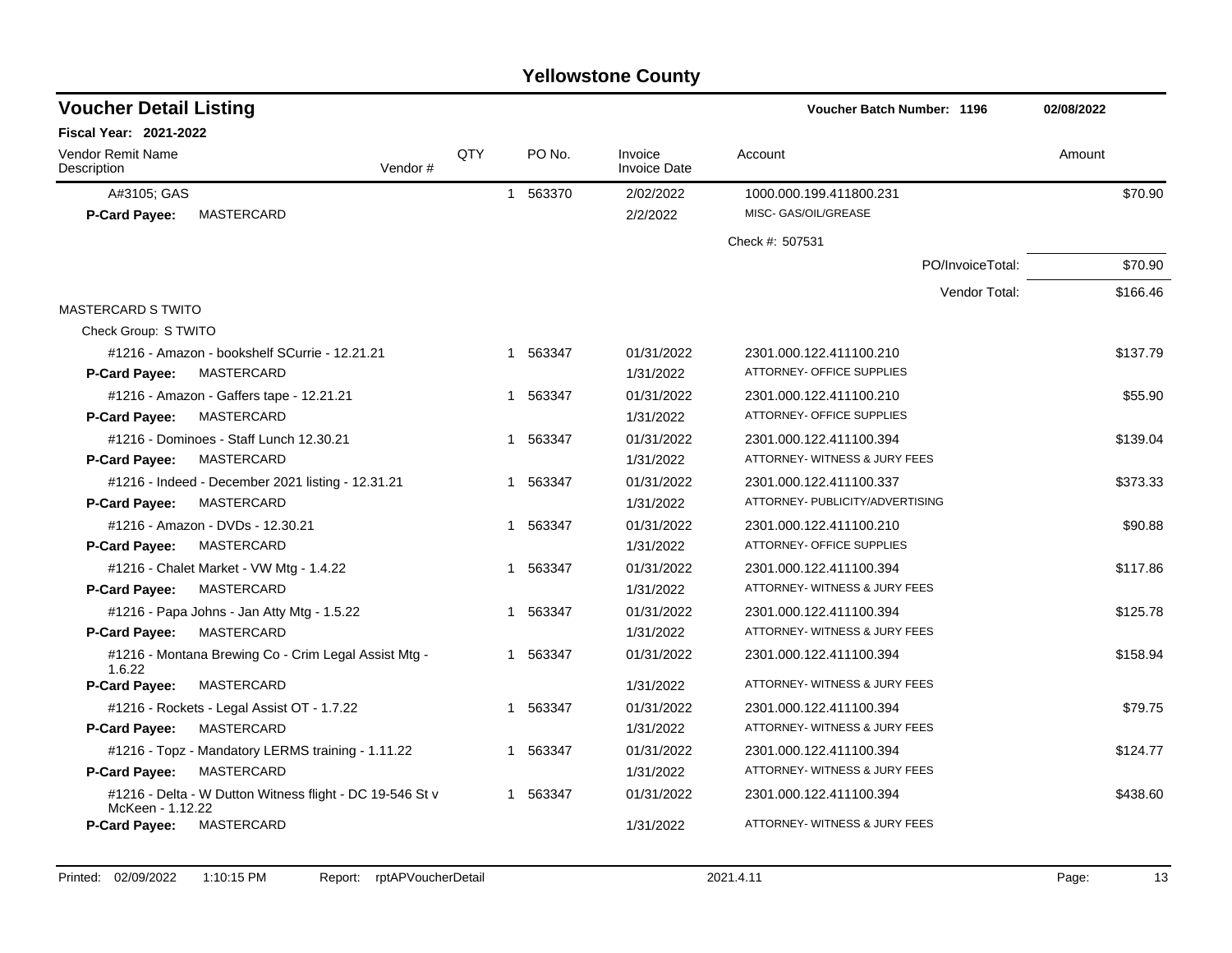|                                                                      |                            |     |   |          | <b>Yellowstone County</b>      |                                                              |                  |            |            |
|----------------------------------------------------------------------|----------------------------|-----|---|----------|--------------------------------|--------------------------------------------------------------|------------------|------------|------------|
| <b>Voucher Detail Listing</b>                                        |                            |     |   |          |                                | <b>Voucher Batch Number: 1196</b>                            |                  | 02/08/2022 |            |
| <b>Fiscal Year: 2021-2022</b>                                        |                            |     |   |          |                                |                                                              |                  |            |            |
| Vendor Remit Name<br>Description                                     | Vendor#                    | QTY |   | PO No.   | Invoice<br><b>Invoice Date</b> | Account                                                      |                  | Amount     |            |
| #1216 - Rockets - DN Meeting - 1.14.22                               |                            |     |   | 1 563347 | 01/31/2022                     | 2301.000.122.411100.394                                      |                  |            | \$85.75    |
| <b>MASTERCARD</b><br>P-Card Payee:                                   |                            |     |   |          | 1/31/2022                      | ATTORNEY- WITNESS & JURY FEES                                |                  |            |            |
| #1216 - Topz - DN Lunch Mtg - 1.19.22<br>MASTERCARD<br>P-Card Payee: |                            |     | 1 | 563347   | 01/31/2022<br>1/31/2022        | 2301.000.122.411100.394<br>ATTORNEY- WITNESS & JURY FEES     |                  |            | \$113.88   |
|                                                                      |                            |     |   |          |                                | Check #: 507533                                              |                  |            |            |
|                                                                      |                            |     |   |          |                                |                                                              | PO/InvoiceTotal: |            | \$2,042.27 |
|                                                                      |                            |     |   |          |                                |                                                              | Vendor Total:    |            | \$2,042.27 |
| MASTERCARD. B DUTCHER                                                | 046464                     |     |   |          |                                |                                                              |                  |            |            |
| Check Group: B DUTCHER<br>A#5102 12/27/22 ABOBE APP - FAIR           |                            |     | 1 | 563393   | 02/03/2022                     | 5810.000.555.460442.368                                      |                  |            | \$14.99    |
| MASTERCARD<br><b>P-Card Payee:</b>                                   |                            |     |   |          | 2/3/2022                       | METRA MARKETING- SOFTWARE/HARDWARE MAINT                     |                  |            |            |
|                                                                      |                            |     |   |          |                                | Check #: 507527                                              |                  |            |            |
|                                                                      |                            |     |   |          |                                |                                                              | PO/InvoiceTotal: |            | \$14.99    |
|                                                                      |                            |     |   |          |                                |                                                              | Vendor Total:    |            | \$14.99    |
| <b>METRAPARK PETTY CASH</b>                                          | 011084                     |     |   |          |                                |                                                              |                  |            |            |
| Check Group:                                                         |                            |     |   |          |                                |                                                              |                  |            |            |
| R 571872 1/6/22 - MILEAGE - WOMBOLT                                  |                            |     | 1 | 563400   | 02/03/2022                     | 5810.000.551.460442.370<br>METRA ADMIN- TRAVEL/MOVING        |                  |            | \$43.68    |
| R 571873 1/6/22 ZIPTIES - IT                                         |                            |     | 1 | 563400   | 2/3/2022<br>02/03/2022         | 5810.000.551.460442.220                                      |                  |            | \$34.99    |
|                                                                      |                            |     |   |          | 2/3/2022                       | METRA ADMIN- OPERATING SUPPLIES                              |                  |            |            |
| R 571874 1/17/22 FLUFFY EVENT FOOD PRODUCT                           |                            |     | 1 | 563400   | 02/03/2022                     | 5810.000.553.460442.228                                      |                  |            | \$33.61    |
|                                                                      |                            |     |   |          | 2/3/2022                       | METRA CONCESSIONS- FOOD-CATERING                             |                  |            |            |
| R 571875 1/14/22 CONCESSION SIGNAGE                                  |                            |     |   | 1 563400 | 02/03/2022                     | 5810.000.553.460442.220                                      |                  |            | \$21.99    |
|                                                                      |                            |     |   |          | 2/3/2022                       | METRA CONCESSIONS- OPERATING SUPPLIES                        |                  |            |            |
| R 571876 1/21/22 RMAF GIFT BASKET                                    |                            |     |   | 563400   | 02/03/2022                     | 5810.000.555.460442.336                                      |                  |            | \$45.94    |
|                                                                      |                            |     |   |          | 2/3/2022                       | METRA MARKETING- PUBLIC RELATIONS                            |                  |            |            |
| R 571877 1/21/22 RMAF GIFT BASKET                                    |                            |     |   | 1 563400 | 02/03/2022                     | 5810.000.555.460442.336<br>METRA MARKETING- PUBLIC RELATIONS |                  |            | \$15.99    |
|                                                                      |                            |     |   |          | 2/3/2022                       |                                                              |                  |            |            |
|                                                                      |                            |     |   |          |                                | Check #: 507500                                              | PO/InvoiceTotal: |            | \$196.20   |
|                                                                      |                            |     |   |          |                                |                                                              |                  |            |            |
| Printed: 02/09/2022<br>1:10:15 PM                                    | Report: rptAPVoucherDetail |     |   |          |                                | 2021.4.11                                                    |                  | Page:      | 14         |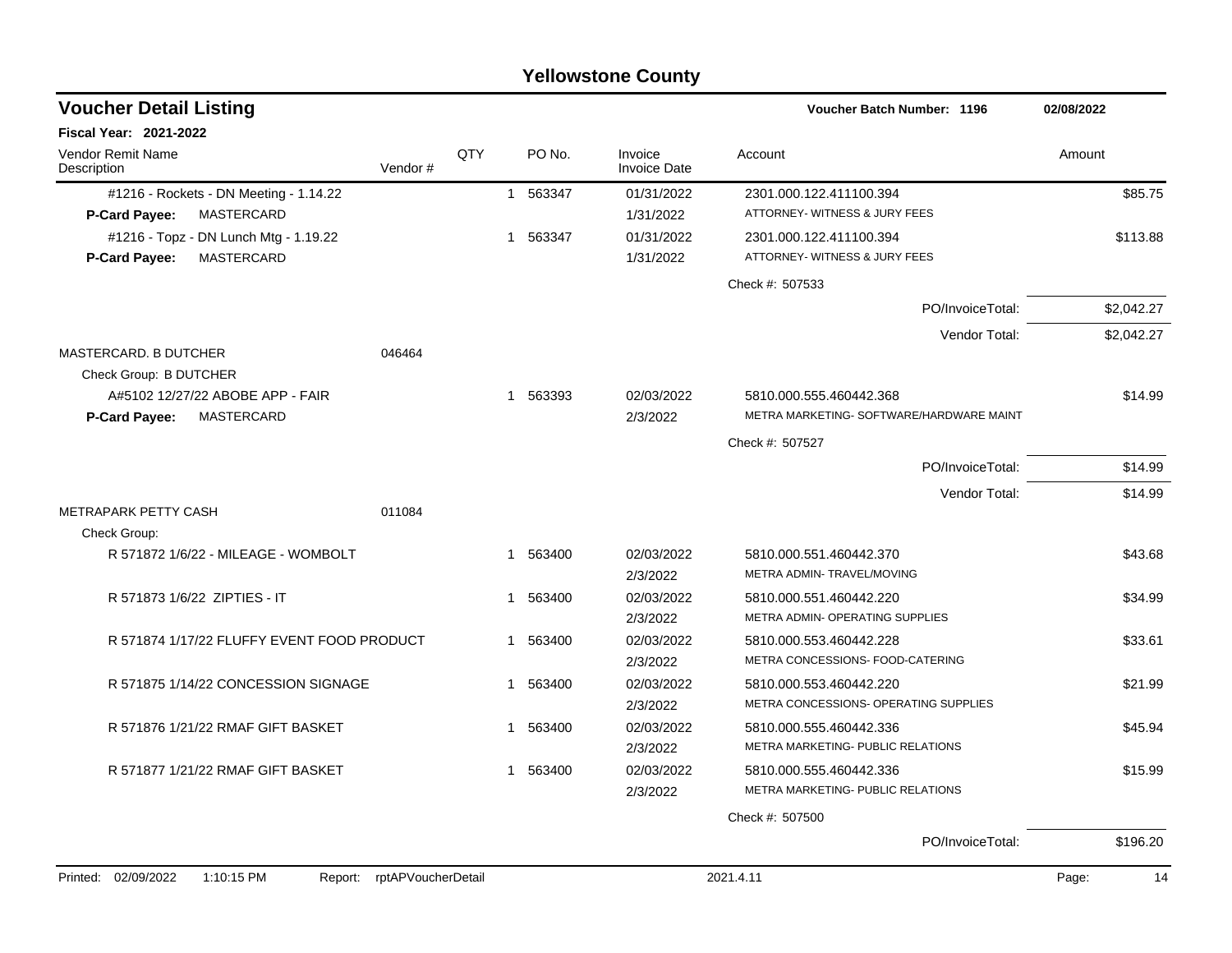| <b>Voucher Detail Listing</b>                              |                    |     |          |                                | Voucher Batch Number: 1196                                       |                  | 02/08/2022  |
|------------------------------------------------------------|--------------------|-----|----------|--------------------------------|------------------------------------------------------------------|------------------|-------------|
| Fiscal Year: 2021-2022                                     |                    |     |          |                                |                                                                  |                  |             |
| Vendor Remit Name<br>Description                           | Vendor#            | QTY | PO No.   | Invoice<br><b>Invoice Date</b> | Account                                                          |                  | Amount      |
|                                                            |                    |     |          |                                |                                                                  | Vendor Total:    | \$196.20    |
| MID-RIVERS COMMUNICATIONS                                  |                    |     |          |                                |                                                                  |                  |             |
| Check Group:                                               |                    |     |          |                                |                                                                  |                  |             |
| A#4786600; CUSTER REPEATER 2/1/22                          |                    |     | 1 563374 | 02/02/2022<br>2/2/2022         | 1000.000.124.420600.340<br><b>DES-UTILITIES</b>                  |                  | \$57.30     |
|                                                            |                    |     |          |                                | Check #: 507501                                                  |                  |             |
|                                                            |                    |     |          |                                |                                                                  | PO/InvoiceTotal: | \$57.30     |
|                                                            |                    |     |          |                                |                                                                  | Vendor Total:    | \$57.30     |
| MONTANA VIDEO PRODUCTIONS<br>Check Group:                  | 040626             |     |          |                                |                                                                  |                  |             |
| I #2022002 1/3/22 TIMELAPSE CAMERA PACKAGING &             |                    |     | 1 563402 | 02/03/2022                     | 5810.000.555.460442.338                                          |                  | \$1,350.00  |
| <b>EDITING</b>                                             |                    |     |          | 2/3/2022                       | METRA MARKETING- DESIGN & PRODUCTION SVCS                        |                  |             |
|                                                            |                    |     |          |                                | Check #: 507502                                                  |                  |             |
|                                                            |                    |     |          |                                |                                                                  | PO/InvoiceTotal: | \$1,350.00  |
|                                                            |                    |     |          |                                |                                                                  |                  |             |
| MONTANA WEED CONTROL ASSOCIATION                           | 043070             |     |          |                                |                                                                  | Vendor Total:    | \$1,350.00  |
| Check Group:                                               |                    |     |          |                                |                                                                  |                  |             |
| I#31477/MWCA Conf Reg Norm Miller - YCWD Board<br>Chairman |                    |     | 1 563351 | 02/01/2022                     | 2140.000.403.431100.380                                          |                  | \$245.00    |
|                                                            |                    |     |          | 2/1/2022                       | <b>WEED-TRAINING</b>                                             |                  |             |
|                                                            |                    |     |          |                                | Check #: 507503                                                  |                  |             |
|                                                            |                    |     |          |                                |                                                                  | PO/InvoiceTotal: | \$245.00    |
|                                                            |                    |     |          |                                |                                                                  | Vendor Total:    | \$245.00    |
| NOISE NEW MEDIA LLC                                        |                    |     |          |                                |                                                                  |                  |             |
| Check Group:                                               |                    |     |          |                                |                                                                  |                  |             |
| I#1972 1/26/22 SUPERCROSS EVENT AD                         |                    |     | 1 563418 | 02/03/2022<br>2/3/2022         | 5810.000.555.460442.337<br>METRA MARKETING- PUBLICITY/ADVERTSING |                  | \$2,500.00  |
|                                                            |                    |     |          |                                | Check #: 507504                                                  |                  |             |
|                                                            |                    |     |          |                                |                                                                  | PO/InvoiceTotal: | \$2,500.00  |
|                                                            |                    |     |          |                                |                                                                  | Vendor Total:    | \$2,500.00  |
| Printed: 02/09/2022<br>1:10:15 PM<br>Report:               | rptAPVoucherDetail |     |          |                                | 2021.4.11                                                        |                  | Page:<br>15 |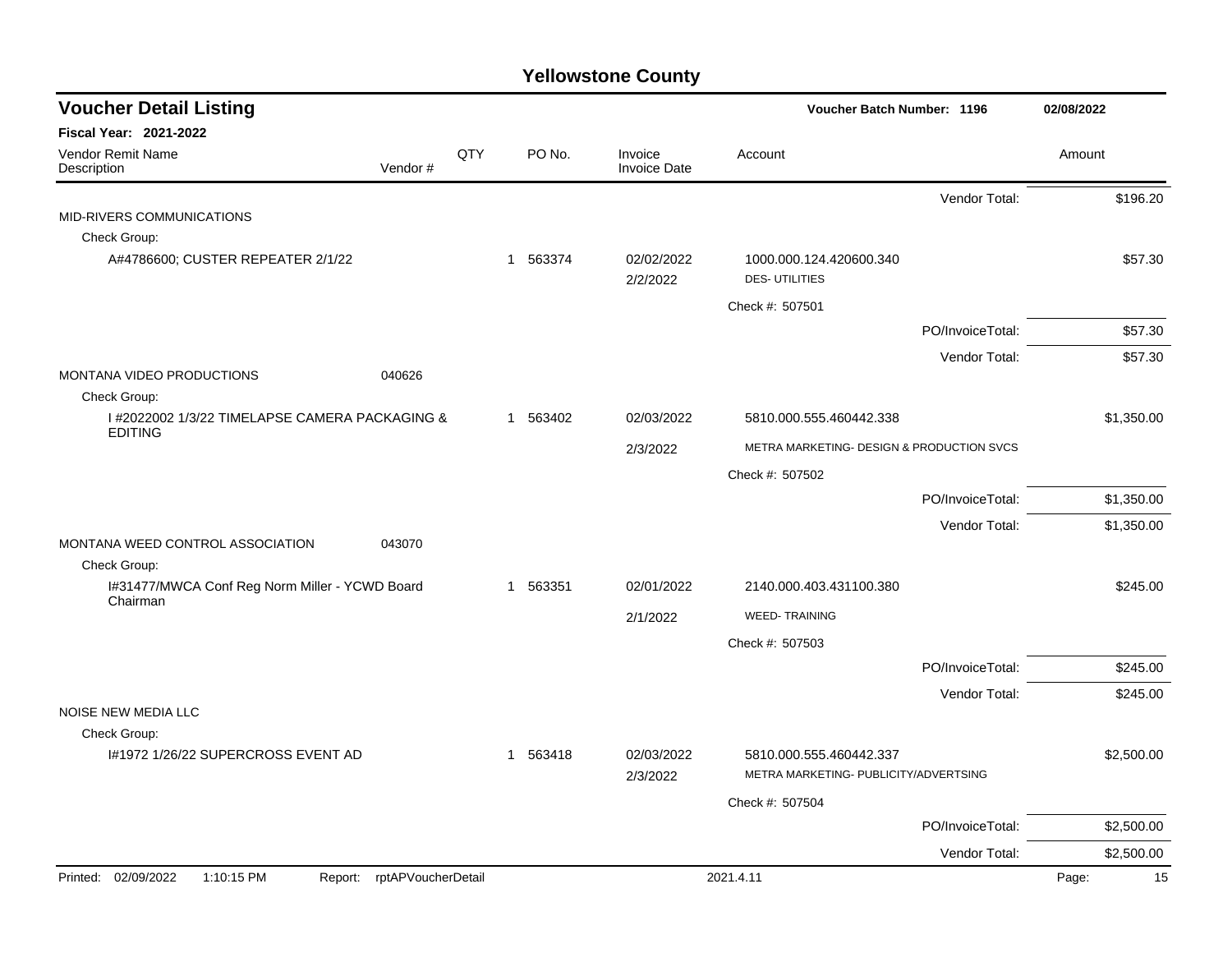| <b>Voucher Detail Listing</b>                          |                    |     |             |                                |                                                              | <b>Voucher Batch Number: 1196</b> |             |  |
|--------------------------------------------------------|--------------------|-----|-------------|--------------------------------|--------------------------------------------------------------|-----------------------------------|-------------|--|
| <b>Fiscal Year: 2021-2022</b>                          |                    |     |             |                                |                                                              |                                   |             |  |
| Vendor Remit Name<br>Description                       | Vendor#            | QTY | PO No.      | Invoice<br><b>Invoice Date</b> | Account                                                      |                                   | Amount      |  |
| NORTHERN INDUSTRIAL HYGIENE                            | 043526             |     |             |                                |                                                              |                                   |             |  |
| Check Group:                                           |                    |     |             |                                |                                                              |                                   |             |  |
| I#29976; Miller Bldg Demo Design & Additional Sampling |                    |     | 1 563404    | 02/03/2022<br>2/3/2022         | 4050.000.599.411200.920<br>GENERAL- CAPITAL OUTLAY/ BUILDING |                                   | \$2,812.00  |  |
|                                                        |                    |     |             |                                | Check #: 507505                                              |                                   |             |  |
|                                                        |                    |     |             |                                |                                                              | PO/InvoiceTotal:                  | \$2,812.00  |  |
|                                                        |                    |     |             |                                |                                                              | Vendor Total:                     | \$2,812.00  |  |
| NORTHWESTERN ENERGY<br>Check Group:                    | 045035             |     |             |                                |                                                              |                                   |             |  |
| A#0996489-1 2550 3RD AVE N 1/20/22                     |                    |     | 563373<br>1 | 02/02/2022<br>2/2/2022         | 1000.000.145.411200.341<br>FACILITIES-ELECTRICITY            |                                   | \$696.58    |  |
|                                                        |                    |     |             |                                | Check #: 507506                                              |                                   |             |  |
|                                                        |                    |     |             |                                |                                                              | PO/InvoiceTotal:                  | \$696.58    |  |
| Check Group:                                           |                    |     |             |                                |                                                              |                                   |             |  |
| A#0256623-0 1/18/22 Fairground Sign                    |                    |     | 563405<br>1 | 02/03/2022<br>2/3/2022         | 5810.000.552.460442.341<br>METRA FACILITIES- ELECTRICITY     |                                   | \$107.68    |  |
| A#0659299-2 1/18/22 101 MAIN ST                        |                    |     | 563405<br>1 | 02/03/2022<br>2/3/2022         | 5810.000.552.460442.341<br>METRA FACILITIES- ELECTRICITY     |                                   | \$825.59    |  |
|                                                        |                    |     |             |                                | Check #: 507506                                              |                                   |             |  |
|                                                        |                    |     |             |                                |                                                              | PO/InvoiceTotal:                  | \$933.27    |  |
|                                                        |                    |     |             |                                |                                                              | Vendor Total:                     | \$1,629.85  |  |
| PETERSON QUALITY OFFICE<br>Check Group:                | 004980             |     |             |                                |                                                              |                                   |             |  |
| I#220126-I013 A#972901 12/19/21-1/18/22                |                    |     | 563345<br>1 | 01/31/2022<br>1/31/2022        | 2399.000.235.420250.210<br>YSC- OFFICE SUPPLIES              |                                   | \$19.33     |  |
|                                                        |                    |     |             |                                | Check #: 507507                                              |                                   |             |  |
|                                                        |                    |     |             |                                |                                                              | PO/InvoiceTotal:                  | \$19.33     |  |
|                                                        |                    |     |             |                                |                                                              | Vendor Total:                     | \$19.33     |  |
| PETERSON, BARBARA<br>Check Group:                      |                    |     |             |                                |                                                              |                                   |             |  |
| Printed: 02/09/2022<br>1:10:15 PM<br>Report:           | rptAPVoucherDetail |     |             |                                | 2021.4.11                                                    |                                   | 16<br>Page: |  |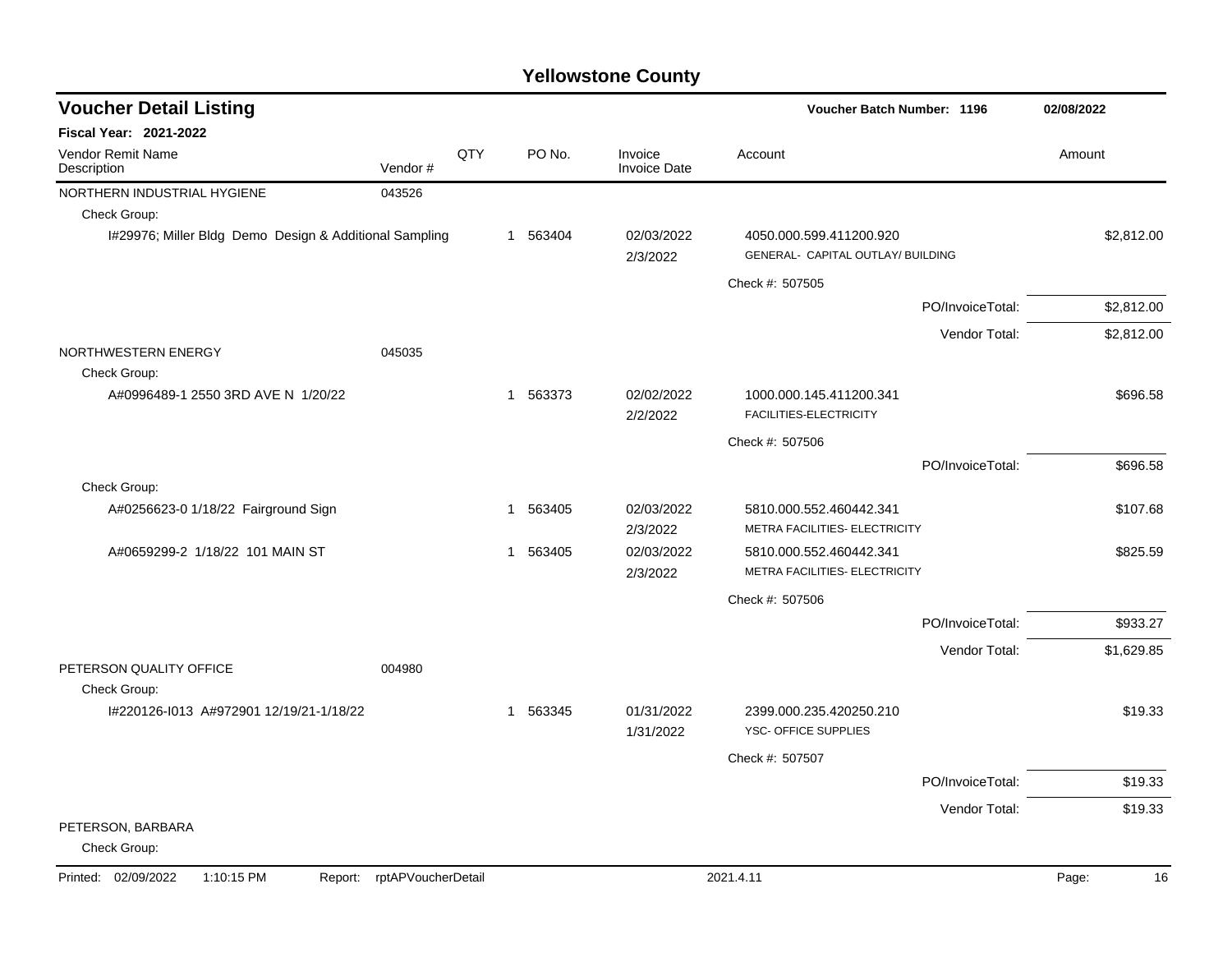| <b>Voucher Detail Listing</b>                        |                    |              |          |                                | Voucher Batch Number: 1196                                 | 02/08/2022  |
|------------------------------------------------------|--------------------|--------------|----------|--------------------------------|------------------------------------------------------------|-------------|
| Fiscal Year: 2021-2022                               |                    |              |          |                                |                                                            |             |
| Vendor Remit Name<br>Description<br>Vendor#          | QTY                |              | PO No.   | Invoice<br><b>Invoice Date</b> | Account                                                    | Amount      |
| VA BURIAL BENEFIT EDWARD L PETERSON 12/2/21          |                    |              | 1 563366 | 02/01/2022<br>2/1/2022         | 1000.000.199.450200.396<br>MISC- FUNERAL EXPENSE/BURIALS   | \$250.00    |
|                                                      |                    |              |          |                                | Check #: 507508                                            |             |
|                                                      |                    |              |          |                                | PO/InvoiceTotal:                                           | \$250.00    |
|                                                      |                    |              |          |                                | Vendor Total:                                              | \$250.00    |
| PFAFF, BEVERLY<br>Check Group:                       |                    |              |          |                                |                                                            |             |
| VA BURIAL BENEFIT STEPHEN A SIMON 12/3/21            |                    |              | 1 563365 | 02/01/2022<br>2/1/2022         | 1000.000.199.450200.396<br>MISC- FUNERAL EXPENSE/BURIALS   | \$250.00    |
|                                                      |                    |              |          |                                | Check #: 507509                                            |             |
|                                                      |                    |              |          |                                | PO/InvoiceTotal:                                           | \$250.00    |
|                                                      |                    |              |          |                                | Vendor Total:                                              | \$250.00    |
| PITMAN, DENIS<br>Check Group:                        |                    |              |          |                                |                                                            |             |
| A#465501721-00001 l#9453783722 12/21-1/22            |                    |              | 1 563387 | 02/02/2022<br>2/2/2022         | 1000.000.100.410100.345<br>BOCC- TELEPHONE & TECHNOLOGY    | \$33.69     |
|                                                      |                    |              |          |                                | Check #: 507510                                            |             |
|                                                      |                    |              |          |                                | PO/InvoiceTotal:                                           | \$33.69     |
|                                                      |                    |              |          |                                | Vendor Total:                                              | \$33.69     |
| PRIDE OF MONTANA INC                                 |                    |              |          |                                |                                                            |             |
| Check Group:<br>I#71294 MILLER BLDG Cleaning 1/28/22 |                    | $\mathbf{1}$ | 563390   | 02/02/2022<br>2/2/2022         | 1000.000.145.411200.367<br>FACILITIES- JANITORIAL SERVICES | \$5,800.00  |
| I#71294 MILLER BLDG Cleaning Supplies 1/28/22        |                    | -1           | 563390   | 02/02/2022<br>2/2/2022         | 1000.000.145.411200.224<br>FACILITIES- JANITORIAL SUPPLIES | \$184.69    |
|                                                      |                    |              |          |                                | Check #: 507511                                            |             |
|                                                      |                    |              |          |                                | PO/InvoiceTotal:                                           | \$5,984.69  |
|                                                      |                    |              |          |                                | Vendor Total:                                              | \$5,984.69  |
| RESERVE ACCOUNT<br>Check Group:                      |                    |              |          |                                |                                                            |             |
| Printed: 02/09/2022<br>1:10:15 PM<br>Report:         | rptAPVoucherDetail |              |          |                                | 2021.4.11                                                  | 17<br>Page: |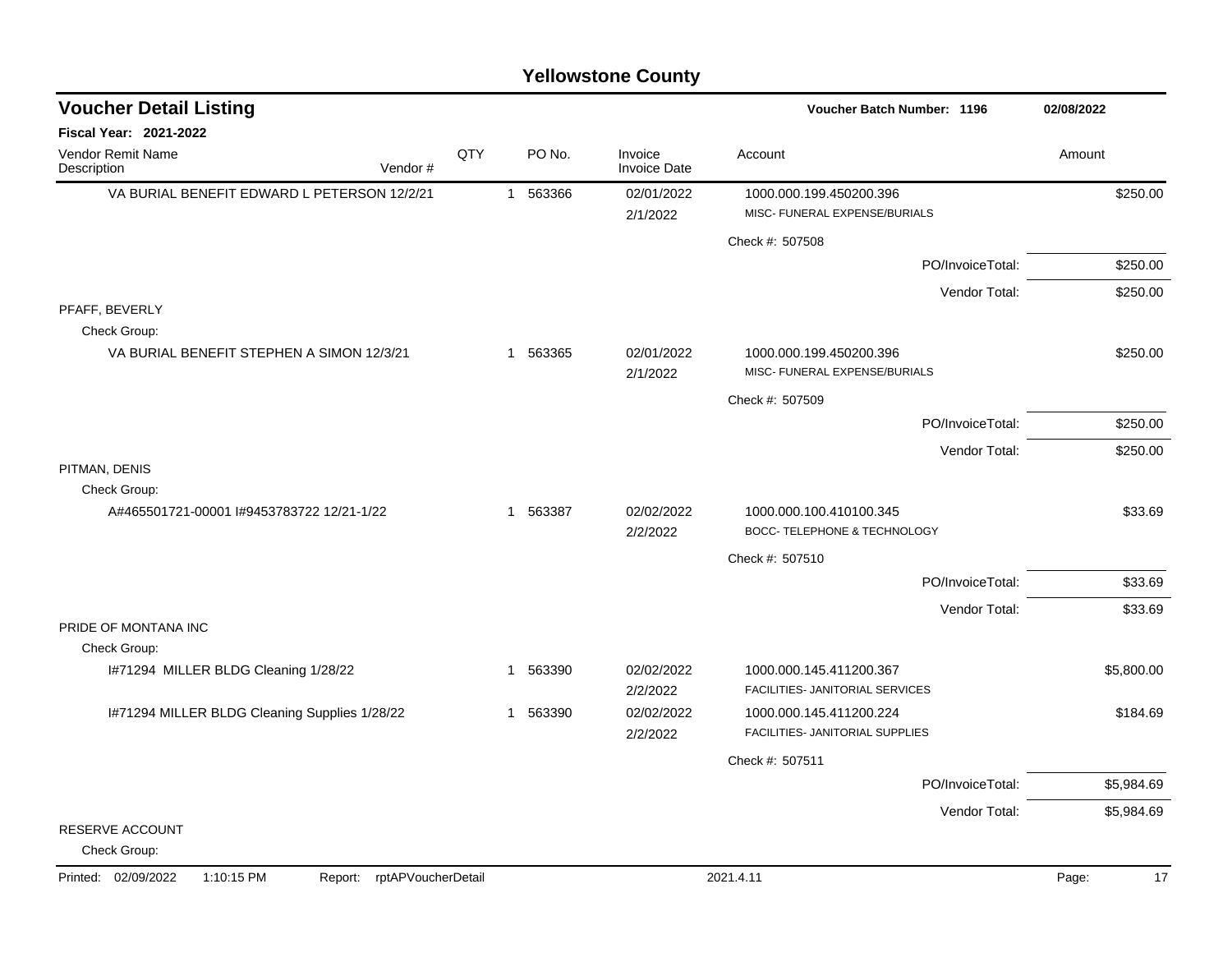| <b>Voucher Detail Listing</b>              |                               |     |                        |                                | Voucher Batch Number: 1196                                    | 02/08/2022       |             |
|--------------------------------------------|-------------------------------|-----|------------------------|--------------------------------|---------------------------------------------------------------|------------------|-------------|
| Fiscal Year: 2021-2022                     |                               |     |                        |                                |                                                               |                  |             |
| Vendor Remit Name<br>Description           | Vendor#                       | QTY | PO No.                 | Invoice<br><b>Invoice Date</b> | Account                                                       |                  | Amount      |
| A#49203276 POSTAGE 1/31/22                 |                               |     | 1 563353               | 02/01/2022                     | 1000.000.199.411800.311                                       |                  | \$25,000.00 |
|                                            |                               |     |                        | 2/1/2022                       | MISC-POSTAGE                                                  |                  |             |
|                                            |                               |     |                        |                                | Check #: 507512                                               |                  |             |
|                                            |                               |     |                        |                                |                                                               | PO/InvoiceTotal: | \$25,000.00 |
|                                            |                               |     |                        |                                |                                                               | Vendor Total:    | \$25,000.00 |
| <b>RON'S REFRIGERATION</b><br>Check Group: | 032743                        |     |                        |                                |                                                               |                  |             |
| I#1/24/22 ICE MACHINE SVC                  |                               |     | 1 563401               | 02/03/2022<br>2/3/2022         | 5810.000.553.460442.362<br>METRA CONCESSIONS- MAINT & REPAIRS |                  | \$165.00    |
|                                            |                               |     |                        |                                | Check #: 507513                                               |                  |             |
|                                            |                               |     |                        |                                |                                                               | PO/InvoiceTotal: | \$165.00    |
|                                            |                               |     |                        |                                |                                                               | Vendor Total:    | \$165.00    |
| ROWE, PATRICIA<br>Check Group:             |                               |     |                        |                                |                                                               |                  |             |
| VA BURIAL BENEFIT JAMES C ROWE 12/13/21    |                               |     | 1 563355               | 02/01/2022<br>2/1/2022         | 1000.000.199.450200.396<br>MISC- FUNERAL EXPENSE/BURIALS      |                  | \$250.00    |
|                                            |                               |     |                        |                                | Check #: 507514                                               |                  |             |
|                                            |                               |     |                        |                                |                                                               | PO/InvoiceTotal: | \$250.00    |
|                                            |                               |     |                        |                                |                                                               | Vendor Total:    | \$250.00    |
| <b>SCHNITZER - BILLINGS</b>                |                               |     |                        |                                |                                                               |                  |             |
| Check Group:                               |                               |     |                        |                                |                                                               |                  |             |
| I #210532 1/31/22 BUILDING REPAIR STEEL    |                               |     | 563409<br>$\mathbf{1}$ | 02/03/2022<br>2/3/2022         | 5811.000.552.460442.369<br>FACILITIES- BUILDING REPAIRS       |                  | \$101.54    |
| I #210540 1/31/22 BUILDING REPAIR STEEL    |                               |     | 563409<br>$\mathbf{1}$ | 02/03/2022                     | 5811.000.552.460442.369                                       |                  | \$306.16    |
|                                            |                               |     |                        | 2/3/2022                       | FACILITIES- BUILDING REPAIRS                                  |                  |             |
|                                            |                               |     |                        |                                | Check #: 507515                                               |                  |             |
|                                            |                               |     |                        |                                |                                                               | PO/InvoiceTotal: | \$407.70    |
|                                            |                               |     |                        |                                |                                                               | Vendor Total:    | \$407.70    |
| STARPLEX CORPORATION<br>Check Group:       | 042999                        |     |                        |                                |                                                               |                  |             |
| Printed: 02/09/2022<br>1:10:15 PM          | rptAPVoucherDetail<br>Report: |     |                        |                                | 2021.4.11                                                     |                  | Page:<br>18 |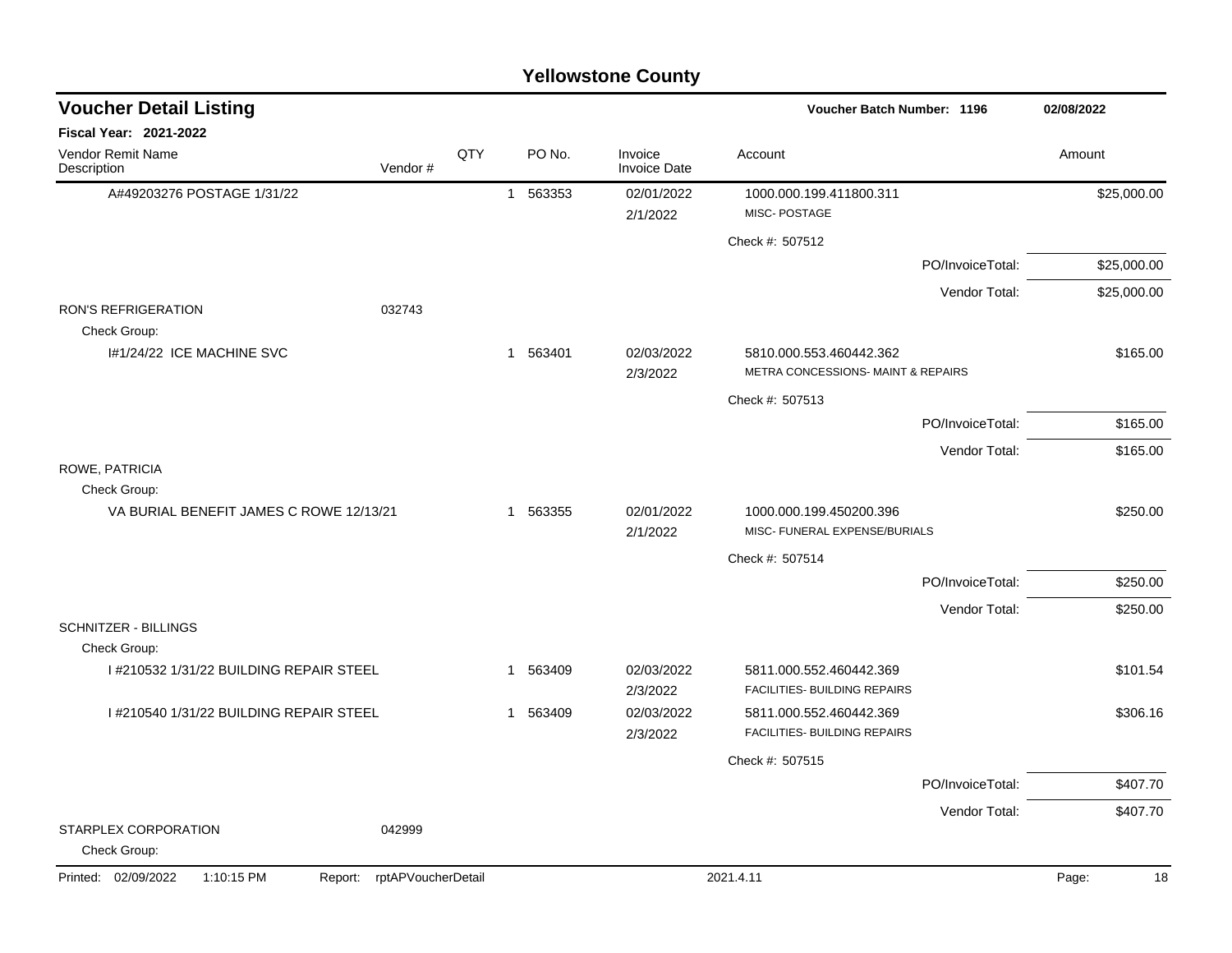| <b>Voucher Detail Listing</b>                                      |     |   |          |                                | <b>Voucher Batch Number: 1196</b>                              |                  | 02/08/2022 |
|--------------------------------------------------------------------|-----|---|----------|--------------------------------|----------------------------------------------------------------|------------------|------------|
| Fiscal Year: 2021-2022                                             |     |   |          |                                |                                                                |                  |            |
| <b>Vendor Remit Name</b><br>Description<br>Vendor#                 | QTY |   | PO No.   | Invoice<br><b>Invoice Date</b> | Account                                                        |                  | Amount     |
| 1#51254 1/28/22 DREAM CHASERS MOTORCROSS<br><b>CLEANING</b>        |     |   | 1 563408 | 02/03/2022                     | 5810.000.554.460442.367                                        |                  | \$3,366.53 |
|                                                                    |     |   |          | 2/3/2022                       | METRA EVENTS- JANITORIAL                                       |                  |            |
| I#51253 1/14/22 MAGIC CITY CHEERLEADERS                            |     |   | 1 563408 | 02/03/2022                     | 5810.000.554.460442.367                                        |                  | \$378.90   |
| <b>CLEANING</b>                                                    |     |   |          | 2/3/2022                       | METRA EVENTS- JANITORIAL                                       |                  |            |
| 1#51256 1/28/22 HARDIN vs LODGE GRASS                              |     |   | 1 563408 | 02/03/2022                     | 5810.000.554.460442.367                                        |                  | \$2,274.88 |
| <b>BASKETBALL CLEANING</b>                                         |     |   |          | 2/3/2022                       | METRA EVENTS- JANITORIAL                                       |                  |            |
|                                                                    |     |   |          |                                | Check #: 507516                                                |                  |            |
|                                                                    |     |   |          |                                |                                                                | PO/InvoiceTotal: | \$6,020.31 |
|                                                                    |     |   |          |                                |                                                                | Vendor Total:    | \$6,020.31 |
| STERLING COMPUTERS CORPORATION<br>Check Group:                     |     |   |          |                                |                                                                |                  |            |
| # 0112465; Acrobat Pro 2020 license - VIP<br>#C0679188088DD4E6731A |     |   | 1 563415 | 02/03/2022                     | 2300.000.133.420160.220                                        |                  | \$455.00   |
|                                                                    |     |   |          | 2/3/2022                       | CIVIL- OPERATING SUPPLIES                                      |                  |            |
|                                                                    |     |   |          |                                | Check #: 507517                                                |                  |            |
|                                                                    |     |   |          |                                |                                                                | PO/InvoiceTotal: | \$455.00   |
|                                                                    |     |   |          |                                |                                                                | Vendor Total:    | \$455.00   |
| SVEE, RODNEY<br>Check Group:                                       |     |   |          |                                |                                                                |                  |            |
| Feb 2022 - Professional Contract Rodney Svee                       |     | 1 | 563383   | 02/02/2022<br>2/2/2022         | 1000.000.113.410540.398<br>TREASURER-VARIABLE CONTRACT SERVICE |                  | \$1,000.00 |
|                                                                    |     |   |          |                                | Check #: 507518                                                |                  |            |
|                                                                    |     |   |          |                                |                                                                | PO/InvoiceTotal: | \$1,000.00 |
|                                                                    |     |   |          |                                |                                                                | Vendor Total:    | \$1,000.00 |
| SYSCO FOOD SERVICES OF MT<br>002390<br>Check Group:                |     |   |          |                                |                                                                |                  |            |
| I#343626261 1/26/22 FOOD                                           |     | 1 | 563398   | 02/03/2022<br>2/3/2022         | 5810.000.553.460442.223<br>METRA CONCESSIONS- FOOD             |                  | \$1,940.99 |
|                                                                    |     |   |          |                                | Check #: 507519                                                |                  |            |
| Printed: 02/09/2022<br>1:10:15 PM<br>Report: rptAPVoucherDetail    |     |   |          |                                | 2021.4.11                                                      |                  | 19         |
|                                                                    |     |   |          |                                |                                                                |                  | Page:      |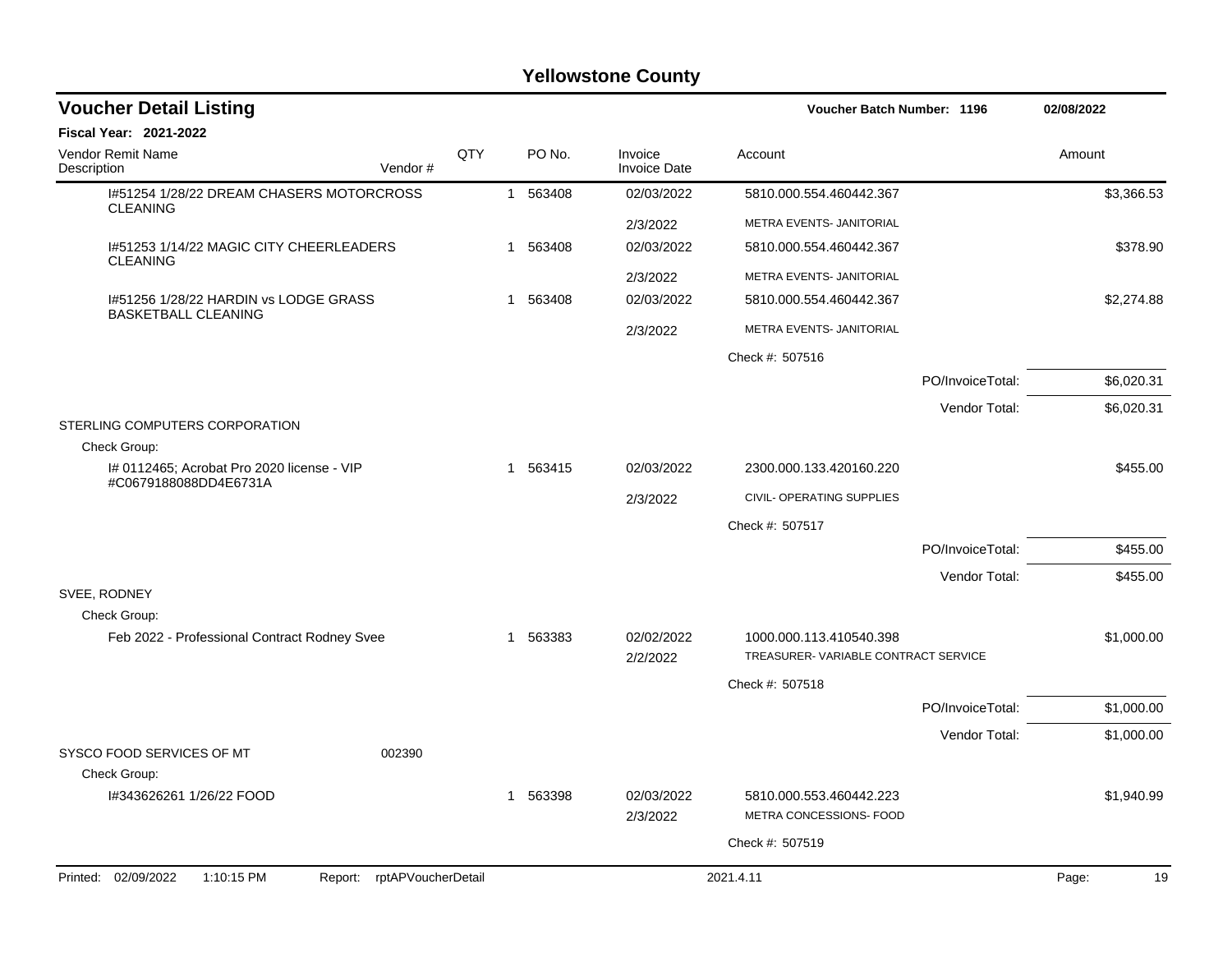| <b>Voucher Detail Listing</b>                 |                               |     |          |                                | <b>Voucher Batch Number: 1196</b>                        | 02/08/2022  |
|-----------------------------------------------|-------------------------------|-----|----------|--------------------------------|----------------------------------------------------------|-------------|
| Fiscal Year: 2021-2022                        |                               |     |          |                                |                                                          |             |
| Vendor Remit Name<br>Description              | Vendor#                       | QTY | PO No.   | Invoice<br><b>Invoice Date</b> | Account                                                  | Amount      |
|                                               |                               |     |          |                                | PO/InvoiceTotal:                                         | \$1,940.99  |
|                                               |                               |     |          |                                | Vendor Total:                                            | \$1,940.99  |
| TAYLOR, MOLLY                                 |                               |     |          |                                |                                                          |             |
| Check Group:                                  |                               |     |          |                                |                                                          |             |
| VA BURIAL BENEFIT CHARLES J BAUMANN 1/1/22    |                               |     | 1 563357 | 02/01/2022<br>2/1/2022         | 1000.000.199.450200.396<br>MISC- FUNERAL EXPENSE/BURIALS | \$250.00    |
|                                               |                               |     |          |                                | Check #: 507520                                          |             |
|                                               |                               |     |          |                                | PO/InvoiceTotal:                                         | \$250.00    |
|                                               |                               |     |          |                                | Vendor Total:                                            | \$250.00    |
| TORSKE, JAMES<br>Check Group:                 | 046348                        |     |          |                                |                                                          |             |
| I#2021-365 PROF SVCS Phone Conf DOJ 11/30/21  |                               |     | 1 563406 | 02/03/2022                     | 7283.000.735.430550.362                                  | \$500.00    |
|                                               |                               |     |          | 2/3/2022                       | VICTORY IRRIGATION- MAINT & REPAIRS                      |             |
| I#2021-365 PROF SVCS Review & Prep 12/1/21    |                               |     | 1 563406 | 02/03/2022                     | 7283.000.735.430550.362                                  | \$200.00    |
|                                               |                               |     |          | 2/3/2022                       | <b>VICTORY IRRIGATION- MAINT &amp; REPAIRS</b>           |             |
|                                               |                               |     |          |                                | Check #: 507521                                          |             |
|                                               |                               |     |          |                                | PO/InvoiceTotal:                                         | \$700.00    |
|                                               |                               |     |          |                                | Vendor Total:                                            | \$700.00    |
| UNIVERSAL AWARDS                              | 006170                        |     |          |                                |                                                          |             |
| Check Group:<br>I#263612 1/25/22 STAFF BADGES |                               |     | 1 563399 | 02/03/2022                     | 5810.000.551.460442.220                                  | \$21.00     |
|                                               |                               |     |          | 2/3/2022                       | METRA ADMIN- OPERATING SUPPLIES                          |             |
|                                               |                               |     |          |                                | Check #: 507522                                          |             |
|                                               |                               |     |          |                                | PO/InvoiceTotal:                                         | \$21.00     |
|                                               |                               |     |          |                                | Vendor Total:                                            | \$21.00     |
| US FOODS INC                                  | 002926                        |     |          |                                |                                                          |             |
| Check Group:                                  |                               |     |          |                                |                                                          |             |
| I#3674297 A#94194115 Food                     |                               |     | 1 563368 | 02/02/2022                     | 2399.000.235.420250.223                                  | \$87.20     |
|                                               |                               |     |          | 2/2/2022                       | YSC-FOOD                                                 |             |
|                                               |                               |     |          |                                |                                                          |             |
| Printed: 02/09/2022<br>1:10:15 PM             | rptAPVoucherDetail<br>Report: |     |          |                                | 2021.4.11                                                | 20<br>Page: |